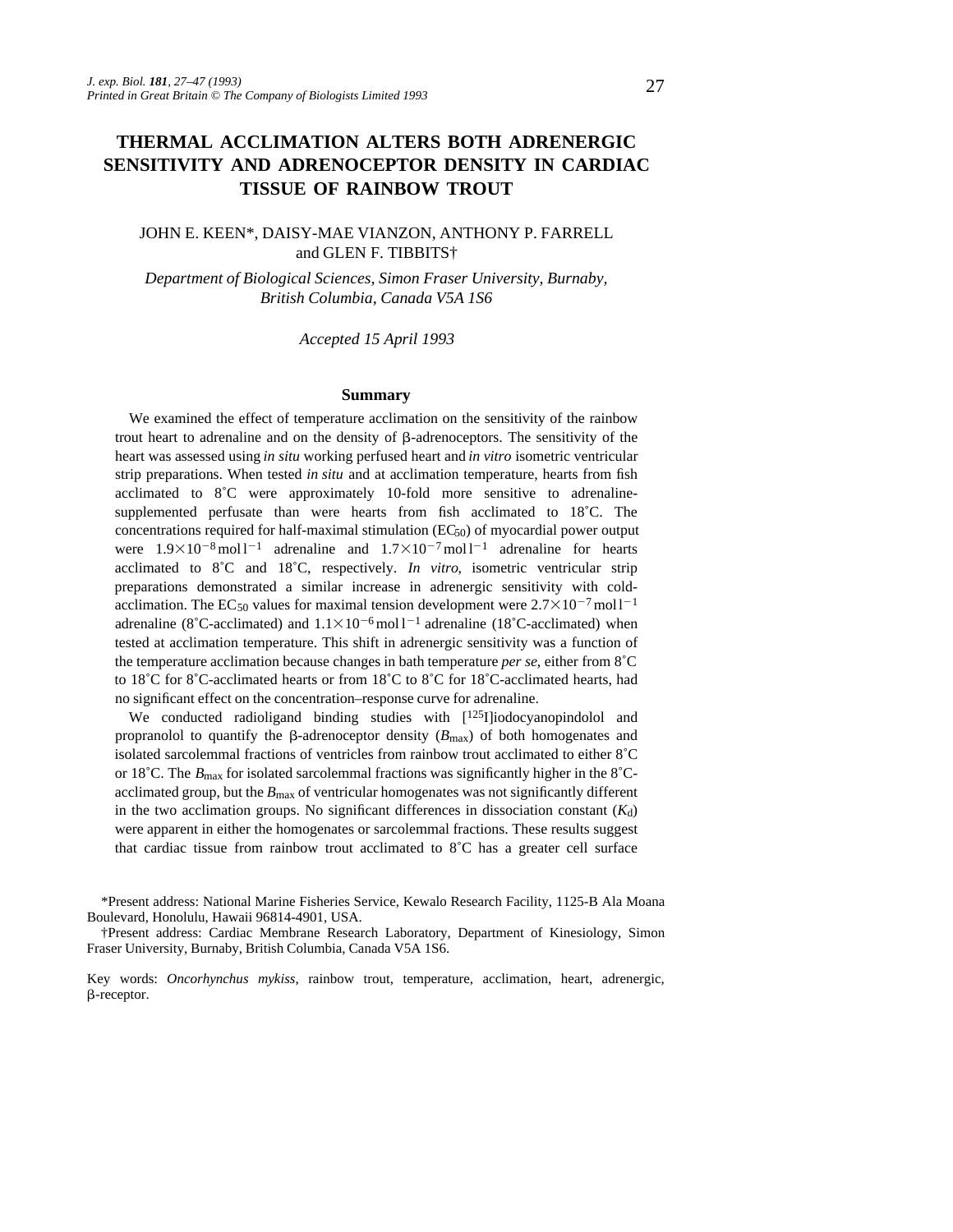adrenoceptor population available for  $\beta$ -antagonist binding. This might explain the heightened cardiac sensitivity to adrenaline observed *in situ* and *in vitro* in 8˚Cacclimated fish.

#### **Introduction**

Adrenergic regulation of the fish heart is involved in the maintenance of tonic levels of cardiac stimulation in resting animals (Graham and Farrell, 1989; Axelsson *et al.* 1987), in protecting cardiac performance during periods of stress (Gesser *et al.* 1982; Farrell, 1984) and possibly in stimulating maximum cardiac performance during exercise (Farrell and Jones, 1992). The effects of adrenergic agents, however, are temperature-dependent and are particularly affected by acclimation temperature. Peyraud-Waitzeneger *et al.* (1980) found that the eel (*Anguilla anguilla*) heart was influenced solely by -adrenoceptors in the winter, but that summer acclimation resulted in the development of a  $\beta$ -adrenergic control. Similarly, in the carp (*Cyprinus carpio*), intravenous injection of adrenaline produced bradycardia at cold temperatures  $(1-8 \degree C)$ but tachycardia at warm temperatures (9–20˚C; Laffont and Labat, 1966). Wood *et al.* (1979) reported that in rainbow trout (*Oncorhynchus mykiss*) adrenergically mediated tachycardia became quantitatively more important at warm temperatures. Graham and Farrell (1989) observed a 10-fold increase in the sensitivity of an *in situ* rainbow trout heart preparation to adrenaline in cold-acclimated animals. Because  $\alpha$ -adrenoceptors are regarded as being functionally unimportant in terms of cardiac contractility in the rainbow trout (Ask *et al.* 1981; Farrell *et al.* 1986), the temperature-related shift in cardiac adrenergic sensitivity in the rainbow trout probably reflects changes in functions mediated by  $\beta$ -adrenoceptors.

Although thermal modification of  $\beta$ -adrenergic sensitivity has been observed in a number of fish species, its cellular basis is unknown. The present series of experiments examined the effect of thermal acclimation on adrenergic sensitivity of the trout heart at a number of organizational levels, ranging from the intact organ to subcellular fractions. We have used the results of Graham and Farrell (1989) as a starting point, and have reexamined the adrenergic sensitivity of trout hearts from 8˚C-acclimated and 18˚Cacclimated individuals using an improved *in situ* heart preparation. This preparation, unlike that used in the earlier study, leaves the pericardium intact (Farrell *et al.* 1988*b*). In this improved preparation, the input pressure which supports resting cardiac output is routinely negative and atrial filling is achieved *vis a fronte*. Additionally, the positive filling pressure required to produce maximum myocardial power output is significantly reduced and the potential problems associated with atrial over-distension are largely obviated. Because maximum myocardial power output generated *in situ* with this heart preparation (Milligan and Farrell, 1991; Keen, 1992) is similar to that estimated from fish swimming at *U*crit (maximum prolonged aerobic swimming speed; Kiceniuk and Jones, 1977), greater confidence is afforded for extrapolation of *in vitro* results to *in vivo* occurrence. We therefore felt it was important to use this preparation to corroborate the shifts in adrenergic responsiveness found in the earlier study.

Studies using live animals and isolated heart preparations have not always clearly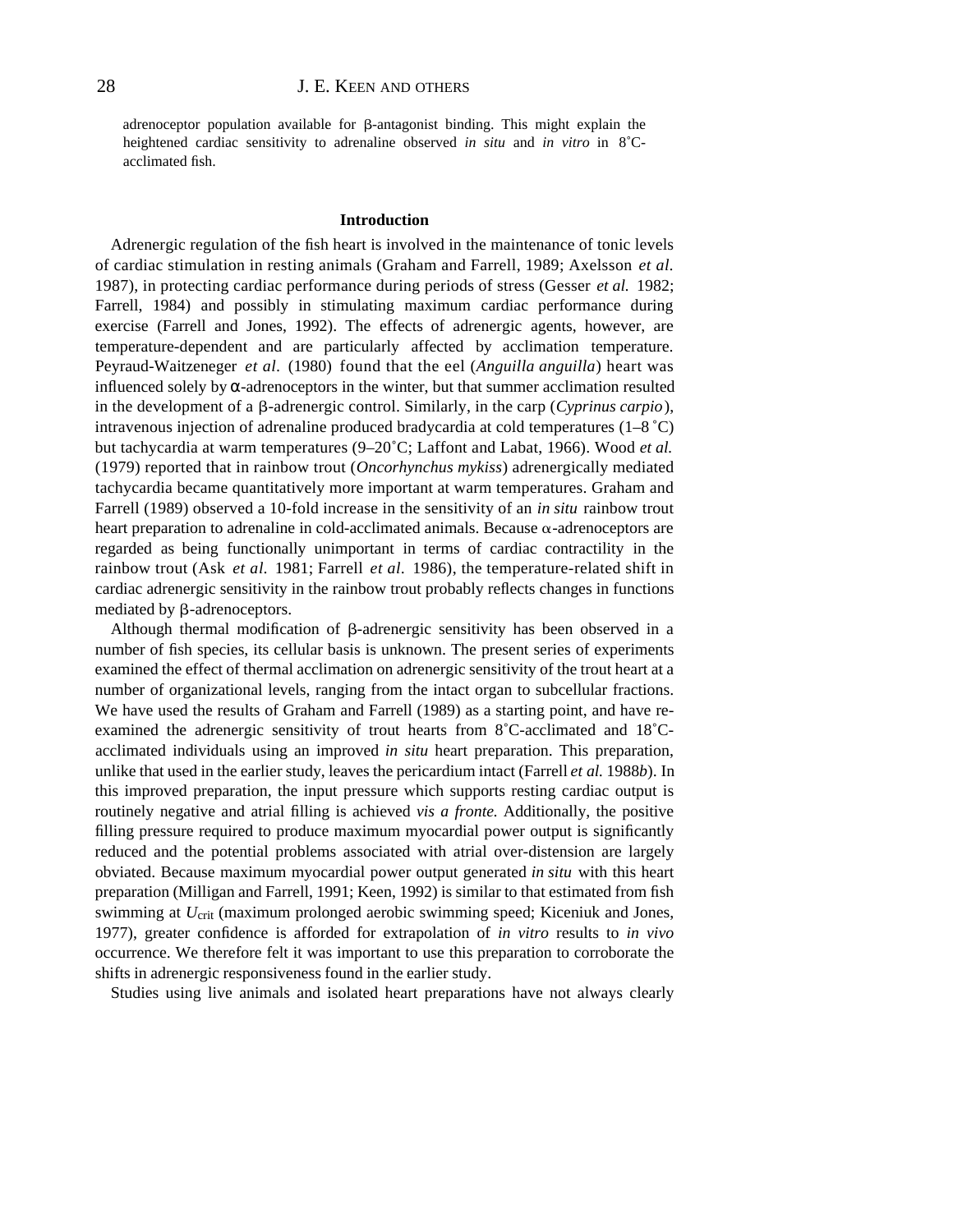distinguished whether observed changes in adrenergic sensitivity are caused by thermal (acute) or acclimation-induced (chronic) effects on the properties of the receptor. Such a distinction is difficult to resolve *in situ*, primarily because inotropic stimulation by adrenaline is influenced by the accompanying chronotropic changes, which are themselves dependent on temperature (Ask *et al.* 1981). A distinction can be made, however, by measuring the isometric force developed by paced ventricular strips in response to adrenergic agonists. Therefore, our second objective was to distinguish between the direct influence of temperature and thermal acclimation by measuring the adrenergic sensitivity at both 8˚C and 18˚C of ventricular strips from 8˚C-acclimated and 18˚C-acclimated rainbow trout.

Our third objective was to determine whether a change in adrenergic sensitivity was associated with differences in adrenoceptor density and/or affinity, because thermally induced shifts in adrenergic sensitivity of cardiac performance in fish must be correlated with an alteration in at least one cellular component. These alterations could include changes in the number of receptors, in their affinity for the agonist or in the steps involved in the transduction of the signal into an intracellular response. However, none of these effects has been detailed in the cardiac tissue of fish. Accordingly, we examined the binding of the radioligand  $(-)$ -[125I]iodocyanopindolol (ICYP; a hydrophobic  $\beta$ antagonist) to homogenates and to suspensions enriched in sarcolemmal membrane from ventricles of 8˚C-acclimated and 18˚C-acclimated rainbow trout in order to quantify both total and cell surface  $\beta$ -receptor densities.

#### **Materials and methods**

Yearling rainbow trout [*Oncorhynchus mykiss* (Walbaum); 290–670g] of undetermined sex were purchased from a local supplier (West Creek Trout Farms; Aldergrove, British Columbia) and held indoors in 2000l fibreglass tanks supplied with aerated, dechlorinated tap water. Fish were put into tanks of either cold water (8˚C) or warm water (18<sup>°</sup>C). Cold water temperature was maintained by a Min-O-Cool cooling unit (Frigid Units Inc.; Blissfield, Michigan), whereas warm water temperature was maintained by a countercurrent heat exchanger of local construction. Neither temperature varied by more than 1˚C from its set point. Fish were held at the experimental temperature for a minimum of 3 weeks under a 12h:12h light:dark photoperiod. Experiments were performed throughout the year. Fish were fed daily *ad libitum* with commercial trout pellets.

After acclimation, fish were used in *in situ* working perfused heart (WPH) preparations, in *in vitro* isometric ventricular strip (IVS) preparations or in *in vitro* radioligand binding (RLB) studies. All experiments were performed in accordance with the guidelines of the Canadian Council on Animal Care.

#### *Working perfused heart preparations*

*In situ* WPH preparations were prepared as previously described (Farrell *et al.* 1988*b*). In brief, fish were anaesthetized (MS222, 1:5000 w/v), transferred to an operating sling and the gills were superfused with a chilled, buffered and aerated 1:10000 (w/v) MS222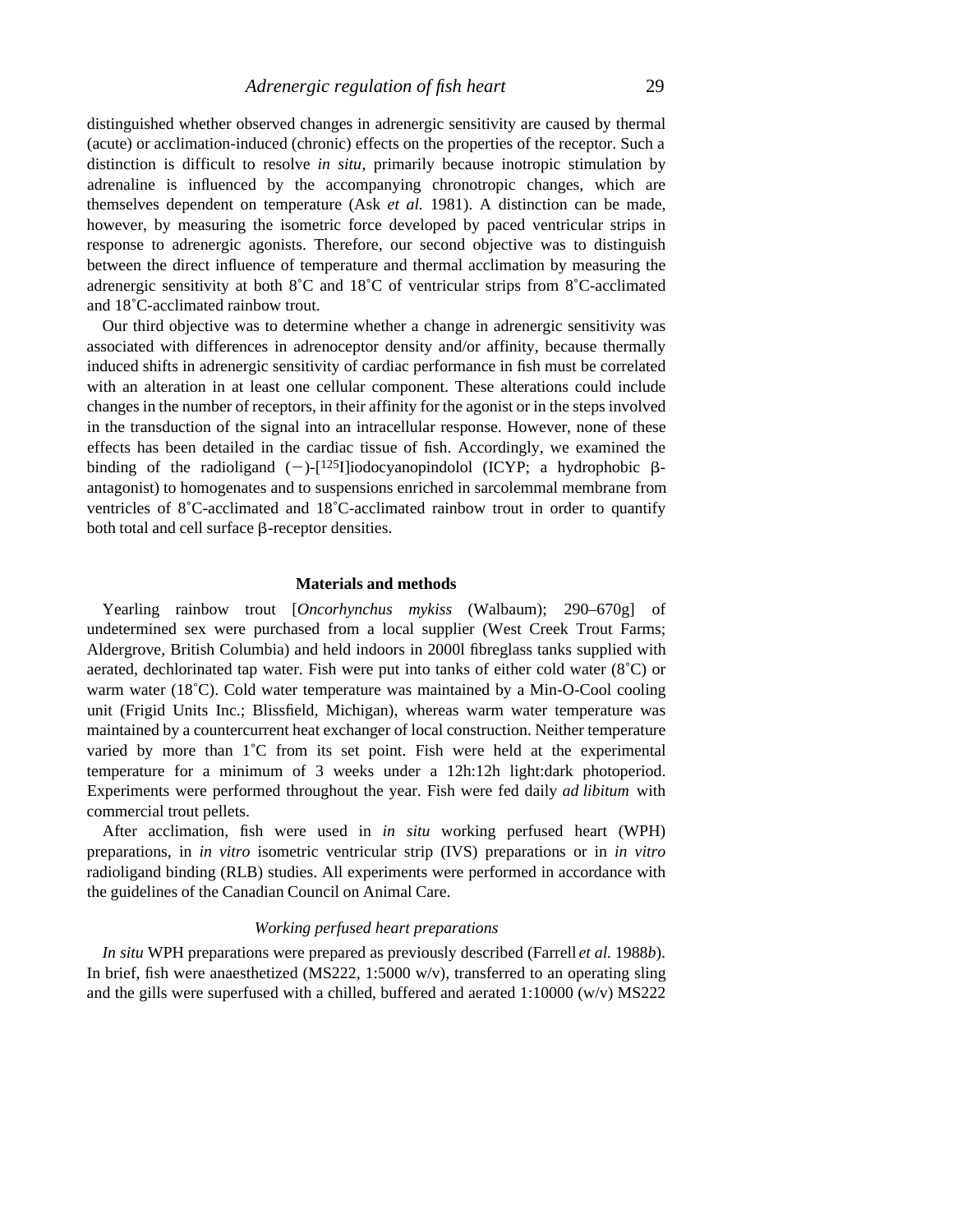# 30 J. E. KEEN AND OTHERS

solution. 75i.u. of sodium heparin in 0.5ml of 0.85% saline was injected into the caudal vessels. Input and output cannulae were constructed from stainless-steel chromatography columns [i.d. 1.9mm (input) and 1.5mm (output)]. The input cannula was introduced into the sinus venosus *via* a hepatic vein and the output cannula was inserted into the ventral aorta, to a point confluent with the bulbus arteriosus. Silk ligatures were used to prevent backflow in the remaining hepatic veins. The ducts of Cuvier were ligated, thereby crushing the cardiac branches of the vagus nerve; heart rate was maintained by the sinoatrial pacemaker rhythm. The pericardium was not disturbed and the heart received saline (described below) at a constant pressure throughout surgery once the input cannula had been inserted.

Following surgery, the fish were submerged in a saline-filled bath, and the connection on the input cannula was switched from the temporary surgical reservoir to a constant pressure head, which delivered perfusion saline to the heart. Both immersion bath and perfusion saline reservoirs were water-jacketed and temperature was controlled by a Lauda cooling unit (Brinkmann Instruments; Rexdale, Ontario) set at the acclimation temperature of the fish in use (i.e. either  $8^{\circ}$ C or  $18^{\circ}$ C).

Cardiac output  $(Q$  in mlmin<sup>-1</sup>) was measured by an electromagnetic flow probe (Zepeda Instruments; Seattle, Washington) in the output line. Filling  $(P_i)$  and output  $(P_o;$ diastolic afterload) pressures were measured using Micron pressure transducers (Narco Life Sciences; Houston, Texas). Filling pressure and diastolic afterload (i.e. the resistance against which the heart pumped) were referenced to the saline level in the immersion bath. Diastolic afterload was set at 4.9kPa and filling pressure was adjusted to set massspecific  $\dot{Q}$  at the basal level of approximately 10–12mlmin<sup>-1</sup> kg<sup>-1</sup> bodymass (8°C) or  $18-20$ mlmin<sup>-1</sup> kg<sup>-1</sup> bodymass (18<sup>°</sup>C), thereby approximating *in vivo* resting conditions (Kiceniuk and Jones, 1977). Pressure and flow signals were amplified and displayed on a chart recorder (Gould model 2400; Cleveland, Ohio). Input pressures were routinely negative, showing that the heart was in good condition and the pericardium was intact. Signals were also fed into an Apple II+ microcomputer *via* an analog-to-digital interface for subsequent analysis (Farrell and Bruce, 1987).

Mass-specific myocardial power output (power; in mW  $g^{-1}$  ventricularmass) was calculated from these variables as:

Power = 
$$
[\dot{Q} \times (P_o - P_i) - k]/VM,
$$

where *Q*  $\dot{Q}$  is in mlmin<sup>-1</sup>,  $P_o$  and  $P_i$  are in kPa, *VM* is the ventricular mass in g, and *k* is  $0.00167$ minmWml<sup>-1</sup>kPa<sup>-1</sup> (a constant for conversion to mW).

Adrenaline  $(5 \times 10^{-9} \text{mol l}^{-1})$  was added to all salines used in WPH experiments. This level, which approximates *in vivo* resting levels (Milligan *et al.* 1989), provides a tonic cardiac stimulation and improves preparation stability (Graham and Farrell, 1989).

After stabilization of the preparation (at the basal level of cardiac output), the concentration–response protocol was started by switching the connection on the input line from a saline containing  $5\times10^{-9}$  mol l<sup>-1</sup> adrenaline to one containing  $5\times10^{-10}$  mol l<sup>-1</sup> adrenaline. This removed the stimulatory effects of  $5\times10^{-9}$  mol l<sup>-1</sup> adrenaline, which otherwise would have attenuated the response to further adrenaline additions, particularly in cold-acclimated fish (Graham and Farrell, 1989). Small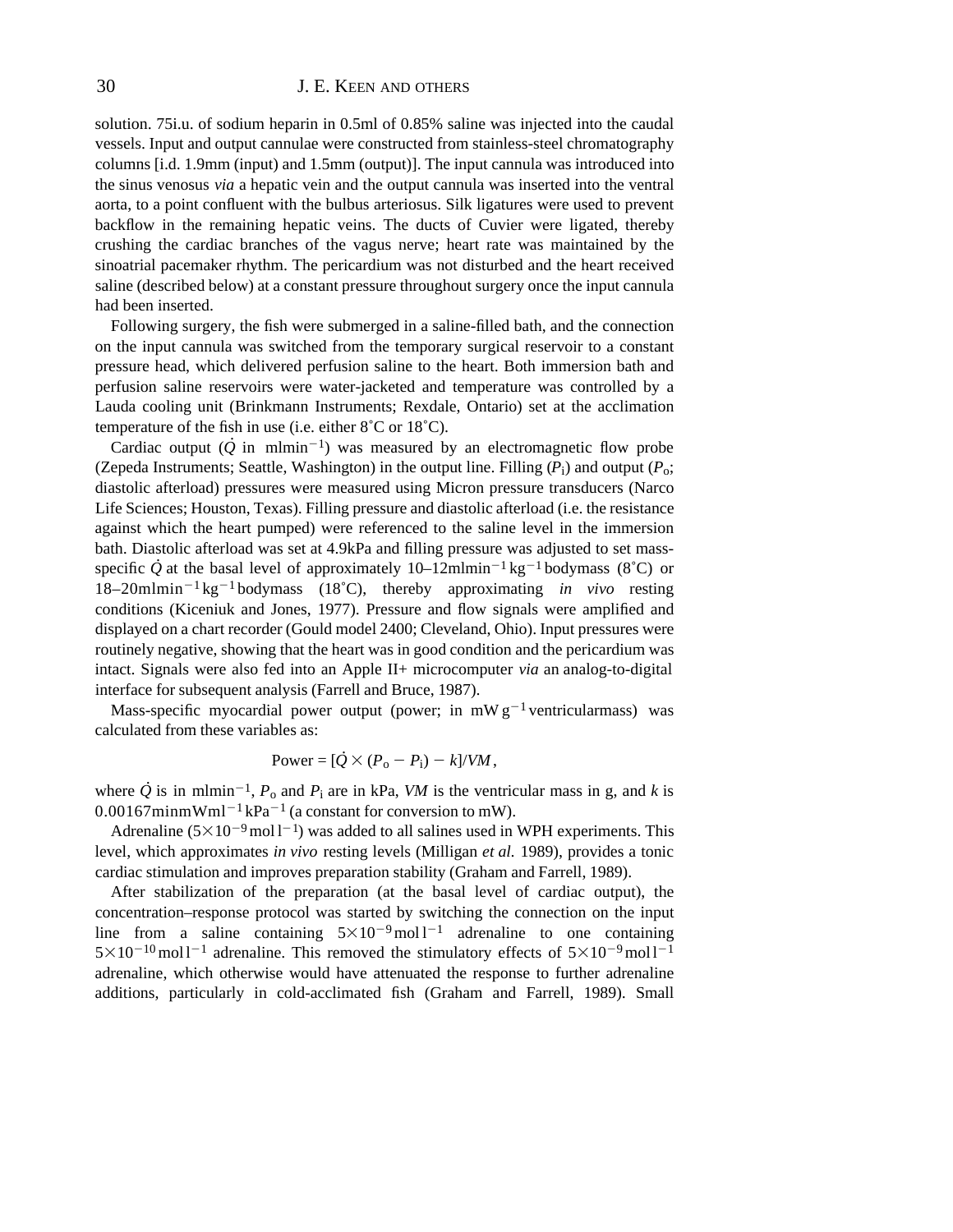increases in filling pressure were then used to elevate *Q* . by 1.5-fold to twofold to better simulate the situation in an exercising fish. Plasma catecholamine levels increase as *U*<sub>crit</sub>, and thus maximum *Q* , is approached (Priede, 1974; Kiceniuk and Jones, 1977; Farrell and Jones, 1992). To ensure that the preparation did not deteriorate during the course of the . experiment (which took up to 1h to complete), we did not raise  $\dot{Q}$  to its maximum (which is approximately three times greater than the resting level). After stabilization (2–3min), a recording was taken and the adrenaline concentration was increased. After restabilization of the preparation (2–3min), another recording was taken and the next adrenaline concentration was added. Cumulative additions of adrenaline to the perfusing saline were made such that final concentrations ranged from  $5 \times 10^{-10}$  moll<sup>-1</sup> to  $5 \times 10^{-5}$  mol  $1^{-1}$ .

### *Isometric ventricular strip preparations*

Isometric ventricular strips were prepared as previously described for skipjack tuna atrial strips (Keen *et al.* 1992). To summarize, trout were killed by a sharp blow to the head and the heart was quickly excised and placed in ice-cooled saline. Ventricular strips were dissected using two parallel razor blades. Thin silk threads (5-0) were tied to both ends of the strip, which was mounted in a saline-filled,  $O<sub>2</sub>$ -aerated and waterjacketed organ bath (20ml volume). Bath temperature was initially either  $8^{\circ}$ C or 18 $^{\circ}$ C, depending upon the temperature at which each fish had been acclimated. One end of the muscle strip was attached to a fixed post and the other to a Metrigram isometric force transducer (Gould; Cleveland, Ohio). Signals from the force transducer were amplifie d and displayed on a chart recorder (Gould model 3400; Cleveland, Ohio). Strips were electrically paced by a Grass SD9 Student stimulator which delivered 10ms current pulses *via* flattened platinum electrodes positioned longitudinally on both sides of the strip. The voltage  $(10.3\pm0.6V)$  was 1.25 times greater than the level required to produce maximal tension development. Muscle strips were stretched until active tension (developed tension) reached a peak and were then allowed to equilibrate for 1h at a stimulation rate of 0.2Hz. Bath saline was replaced with fresh saline followed by a 1 5 min equilibration period, prior to starting the adrenaline concentration–response trials.

A protocol similar to that used for the WPH studies was used to examine the effect of adrenaline on isometric tension development in ventricular strips. Adrenaline was cumulatively added to the bathing medium surrounding the strips to generate a concentration range of  $10^{-8}$ – $10^{-4}$  mol l<sup>-1</sup>. Maximal responses typically occurred 10min after addition of adrenaline, although this depended upon incubation temperature, with somewhat longer periods required at high concentrations (up to 30min). Trials for both acclimation groups were performed at a stimulation rate of 0.2Hz and incubation temperatures of both 8˚C and 18˚C. Control ventricular strips from the same heart as trial strips were run in parallel and were subjected to the same stimulation and temperature regimes, but without adrenaline addition. Changes in peak developed tension (as a percentage of pre-trial values) in control strips were subtracted from trial results to account for the slow, modest deterioration of the preparations (typically <5% decline in developed tension over an 8h period).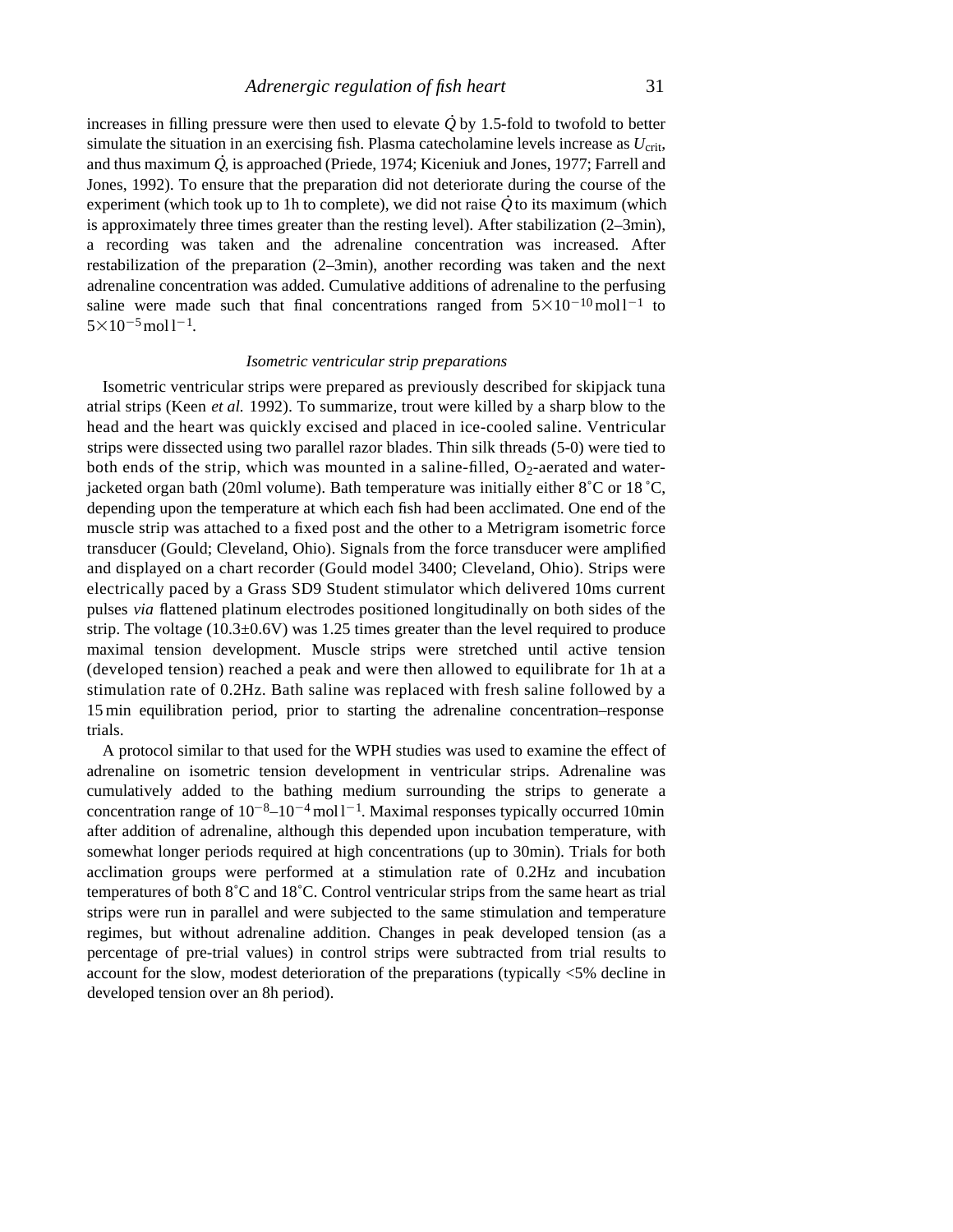# 32 **J. E. KEEN AND OTHERS**

#### *Sarcolemmal isolation and radioligand binding studies*

Homogenization of ventricles, and sarcolemmal isolation procedures were conducted as previously described for rainbow trout (Tibbits *et al.* 1990) with minor modifications. For each isolation, 13–15 fish were killed by a sharp blow to the head and their ventricles removed and placed in an ice-cooled, buffered homogenization medium consisting of  $280$ mmol  $1^{-1}$ sucrose and  $20$ mmol  $1^{-1}$ <sup>2</sup><sup>1</sup> *N*-tris[hydroxymethyl]methyl-2 aminoethanesulphonic acid (Tes; pH7.7 at  $21^{\circ}$ C). After removal of fat and connective tissue, the ventricles were minced with scissors in 10 volumes of ice-cooled homogenization medium. Homogenization was completed by three 3s bursts of a Tissumizer (Tekmar, Cincinnati, Ohio) set at 40. The homogenate was then passed through two layers of stainless-steel mesh (numbers 28 and 40). A 1ml sample of the filtered homogenate was removed at this point for use in marker and radioligand binding analyses (described below).

Sarcolemmal enrichment of the remaining homogenate (approximately 50ml) was conducted either on ice or under refrigeration (4˚C). Contractile proteins were solubilized by adding KCl and  $Na_4P_2O_7$  to the homogenate (final concentrations of 100 and  $25$ mmol  $1<sup>-1</sup>$ , respectively). The suspension was then centrifuged at 180000 $g$  for 1h. The supernatant was subsequently discarded and the pellet resuspended in fresh homogenization medium. All resuspensions were conducted using a motor-driven Teflon pestle (10 repetitions) at low speed. The suspension was re-centrifuged at  $2000g$  for 10min. The supernatant was then retained and re-centrifuged at 180000g for 1h. The resultant pellet was resuspended in 5ml of  $45\%$  (w/v) sucrose and a discontinuous sucrose gradient was constructed by sequential addition of 5ml each of 32%, 30% and  $28\%$  (w/v) sucrose solutions to the suspension. The gradient was completed by addition of a top layer of 5–7ml of 8% (w/v) sucrose and was then centrifuged at  $122000g$  in a swinging bucket rotor for 15–16h. The gradient was separated into four fractions designated F1–F4 in order of increasing density. 5ml of a medium consisting of 560mmol  $1^{-1}$  NaCl and 80mmol  $1^{-1}$  Tes (pH7.7 at 21<sup>°</sup>C) was added to each fraction and the tubes were incubated for 1h on ice. Following this, 5ml of  $280$ mmol  $1^{-1}$  NaCl +  $40$ mmol  $1^{-1}$  Tes solution was added and the samples were incubated on ice for 30min. Tubes were then brought to a final volume of 28.5ml with  $140$ mmol  $1^{-1}$  NaCl +  $20$ mmol  $1^{-1}$  Tes and centrifuged for 1h at 180000 $g$ . Pellets from each fraction were resuspended in 1.0–1.5ml of  $140$ mmol $1^{-1}$  NaCl +  $10$ mmol $1^{-1}$  Tes solution. Samples were frozen in liquid nitrogen for subsequent marker and radioligand binding analyses.

Protein concentrations in homogenates and isolated fractions were determined by the method of Bradford (1976) using bovine serum albumin as a protein standard. Sarcolemmal enrichment was estimated by measuring the activity of two sarcolemmal enzymes, potassium-stimulated *p*-nitrophenylphosphatase (K+-*p*NPPase, EC 3.1.3.16) and adenylyl cyclase (EC 6.6.1.1), in both homogenates and isolated fractions.

K+-*p*NPPase activity was determined by the method of Heller and Hanahan (1972) with minor modifications. In brief, total phosphatase activity was determined by adding of  $10-100 \,\mu$ g of protein to tubes containing  $200 \,\mu$ mol l<sup>-1</sup> EGTA, 1mmol l<sup>-1</sup> MgCl<sub>2</sub>, 20mmol l<sup>-1</sup> Tes (pH7.6 at 37°C), 5mmol l<sup>-1</sup> *p*-nitrophenylphosphate and 50mmol l<sup>-1</sup>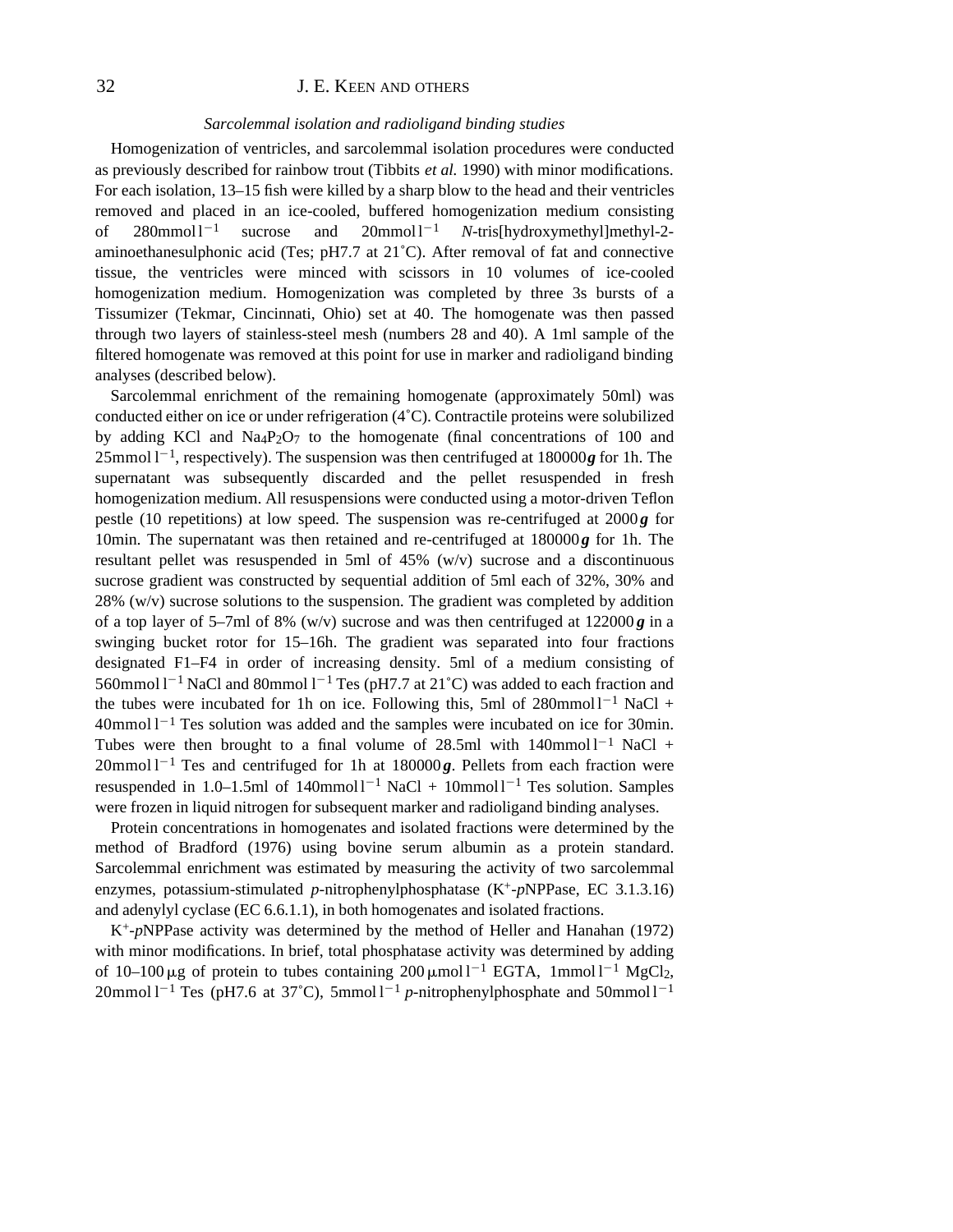KCl. Non-K+-stimulated phosphatase activity was measured by equimolar substitution of NaCl for KCl in a separate series of tubes. All assays were performed in triplicate. Sample dilutions, when needed, were made using a  $140$ mmol  $1^{-1}$  NaCl +  $20$ mmol  $1^{-1}$  Tes solution (pH7.6 at  $37^{\circ}$ C). Test tubes were incubated for 20min at  $37^{\circ}$ C and the reaction was terminated by adding 2ml of  $100$ mmol  $1^{-1}$  NaOH. Absorbance was measured at 415nm on a Novaspec spectrophotometer (LKB Biochrom, Cambridge, England) and the values were compared with those obtained using *p*-nitrophenol standards. K+-*p*NPPase activity was calculated from the difference between total and non- $K^+$ -stimulated phosphatase activities.

Adenylyl cyclase activity was measured as described by White and Zenser (1971) with minor modifications. A reaction medium containing  $1$  mmol $1^{-1}$  3-isobutyl-1-methyl xanthine (IBMX),  $10 \text{mmol} 1^{-1} \text{ MgCl}_2$ ,  $25 \text{mmol} 1^{-1} \text{ Tes}$  (pH7.1 at  $22^{\circ}$ C),  $10 \text{mmol} 1^{-1}$ phosphocreatine,  $500 \text{ unitsml}^{-1}$  creatine phosphokinase, 0.1% (w/v) bovine serum albumin, 500  $\mu$ moll<sup>-1</sup> ATP and 0.53  $\mu$ moll<sup>-1</sup> [<sup>32</sup>P]ATP (25 Cimmol<sup>-1</sup>) was added to protein samples which ranged from  $20 \mu$ g (F2 fraction) to  $300 \mu$ g (homogenate). The final reaction volume was  $150 \mu$ . Tubes were incubated with gentle agitation at room temperature (22 $^{\circ}$ C) for 30min. The reaction was terminated by adding 100  $\mu$ l of  $100$ mmoll<sup>-1</sup> EDTA (pH7.6 at 22°C) and  $100 \mu$ moll<sup>-1</sup> cyclic AMP and immediately placing the tubes on ice. A 50  $\mu$ l recovery standard of 0.333  $\mu$ mol l<sup>-1</sup> <sup>3</sup>H-labelled cyclic AMP (30 Cimmol  $l^{-1}$ ) was added to each tube. Following this, 2.7ml of 50 mmol  $l^{-1}$ imidazole buffer (pH7.6 at 22˚C) was then added and the tube contents were immediately applied to pre-washed alumina columns for separation of  $32P$ -labelled cyclic AMP from other adenylates. Columns were prepared as follows: 1cm of glass wool was packed into 5ml polypropylene disposable syringes to which 1–1.2g of neutral alumina was then added. The columns were washed by passage of 10ml of  $1 \text{ mol}^{-1}$  and 20ml of 50mmol  $1^{-1}$  imidazole buffer (pH7.6 at 22 $^{\circ}$ C). After application of the test tube contents to the columns, an additional 15ml of 50 mmol  $l^{-1}$  imidazole buffer was applied. The eluent was collected from each column and divided into three 1ml samples, which were used for determination of radioactivity. 10ml of scintillation cocktail was added to each 1ml sample and  ${}^{3}H$  and  ${}^{32}P$  radioactivity were determined using standard scintillation counting techniques. Blanks were obtained by incubation in the presence of EDTA. Recovery from columns, estimated from  ${}^{3}H$ -labelled cyclic AMP counts, typically exceeded 95%.  ${}^{3}H$ labelled cyclic AMP and  $[32P]ATP$  counting standards were run during each determination.

The enrichment index (EI) of isolated fractions over homogenate was determined using the following equation:

$$
EI_{Fi} = (SA_{Fi})/(SA_{HMG}),
$$

where specific activities (SA) of either K<sup>+</sup>-pNPPase (in  $\mu$ molmg<sup>-1</sup> protein h<sup>-1</sup>) or adenylyl cyclase (in nmolmg<sup>-1</sup> protein  $h^{-1}$ ) from isolated fractions and homogenate are indicated by subscripted F*i* (where F*i* is fraction number from 1 to 4) and HMG, respectively. The percentage recovery (Rec) of surface membrane (sarcolemma) from the homogenate was calculated from:

$$
Rec_{Fi} = ([SA_{Fi} \times Protein_{Fi}]/[SA_{HMG} \times Protein_{HMG}]) \times 100,
$$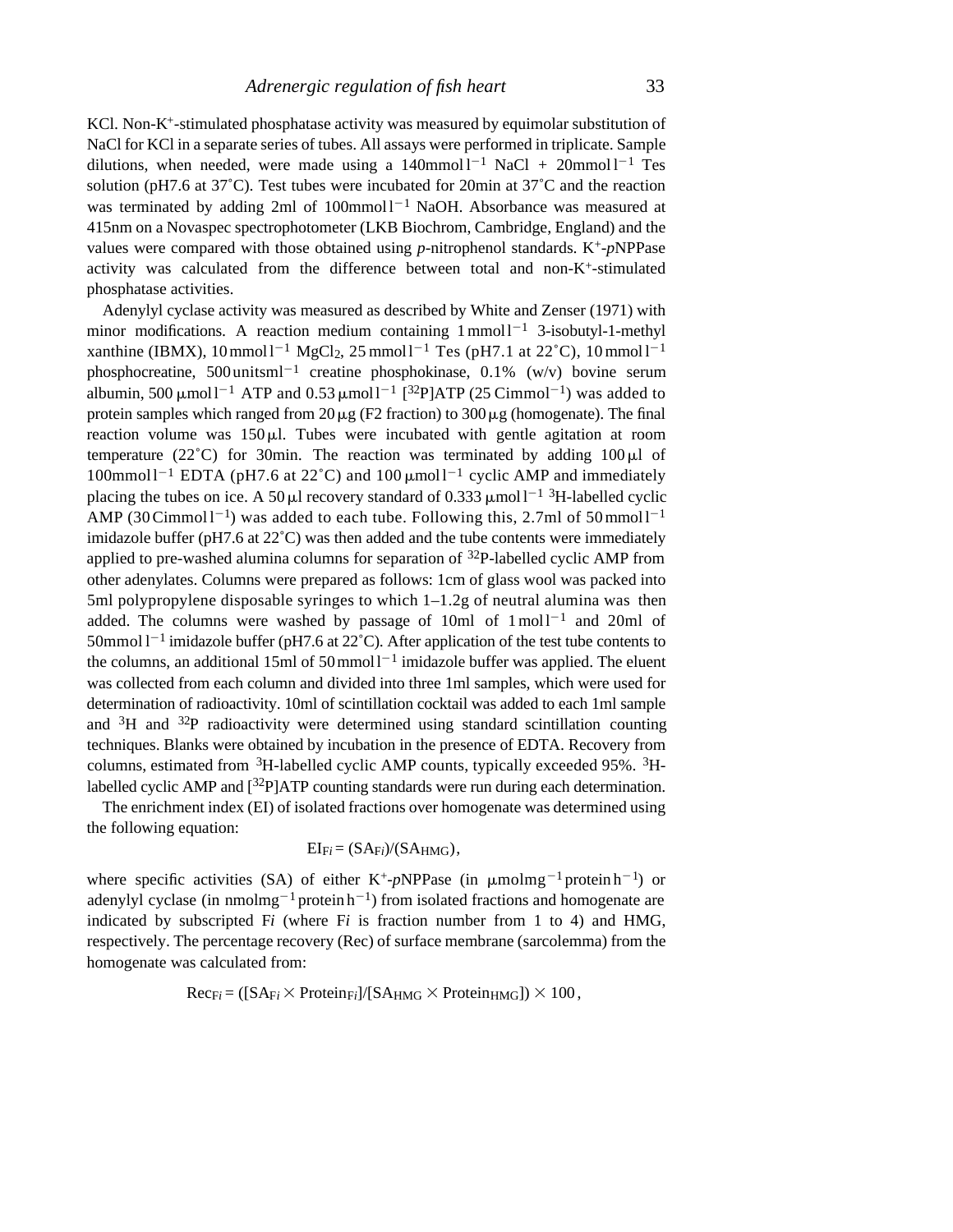where Protein is total protein and was calculated from the product of the protein concentration and total volume of either the homogenate or each isolated fraction.

Radioligand binding studies of homogenates and enriched sarcolemmal fractions were conducted using the hydrophobic  $\beta$ -antagonists  $(-)$ - $\lceil^{125}$ I]iodocyanopindolol and propranolol, in order to assess the densities of total and surface  $\beta$ -adrenoceptor pools. Total adrenoceptor density was determined from homogenate adrenoceptor binding, whereas the fraction most highly enriched in sarcolemma (F2) was used to measure surface adrenoceptor density. The intracellular pool of adrenoceptors was calculated from the difference between total and surface adrenoceptor populations. Ten-point binding assays were performed in duplicate. Total binding in homogenate  $(100-300 \,\mu g)$  protein per assay) or F2 (20–50 $\mu$ g protein per assay) was determined in a reaction medium containing  $10$ mmol l<sup>-1</sup> MgCl<sub>2</sub>,  $100 \mu$ mol l<sup>-1</sup> GTP,  $20$ mmol l<sup>-1</sup> Tes (pH7.7 at 22<sup>°</sup>C) and  $20-250$ pmol  $1^{-1}$  ICYP. Non-specific binding was assayed by addition of  $0.2-2.5$   $\mu$ mol l<sup>-1</sup> propranolol to a second series of reaction tubes (ICYP:propranolol ratio of 1:10000 in all instances). Final reaction volume was  $300 \mu$ . Binding was carried out in a shaking water bath at room temperature for 3h. In pilot trials, this period was determined to be sufficient for binding equilibrium at all radioligand concentrations used. After incubation, 2.2ml of ice-cooled buffer  $(10 \text{mmol 1}^{-1} \text{ MgCl}_2 + 20 \text{mmol 1}^{-1} \text{ Tes})$  was added to each tube (total volume 2.5ml) and a 1ml sample from the tube was then applied to a Whatman GF/C filter under vacuum filtration. The filter was immediately rinsed with three 4ml washes of ice-cooled buffer and put into a scintillation vial. This was then repeated with a second sample (i.e. two determinations per assay tube). After allowing the filters to dry, 10ml of scintillation cocktail was added to each vial and radioactivity was determined using standard scintillation counting techniques. Specific binding is defined as total binding in the absence of a competing ligand (propranolol) minus the amount bound in the presence of propranolol. The density of binding sites and affinity for ICYP were determined by Scatchard plot analysis (Scatchard, 1949). Assays were performed in duplicate and the  $K_d$  and  $B_{\text{max}}$  were calculated from the mean of the two determinations.

#### *Salines and drugs*

Salines used for WPH (surgical, bath and perfusion) and IVS (incubation) preparations contained the following common elements (in mmol  $1^{-1}$ ): NaCl, 124.1; KCl, 3.1; CaCl<sub>2</sub>, 2.5; MgSO<sub>4</sub>, 0.9; dextrose, 5.0. Salines were buffered with  $20$ mmol $1^{-1}$  Tes (sodium salt and free acid combinations) and were gassed with 100%  $O_2$ . Saline pH was 7.90 at 8°C and 7.74 at 18˚C, approximating *in vivo* blood values at these temperatures (Howell *et al.* 1970; Randall and Cameron, 1973; Railo *et al.* 1985).

All chemicals and drugs other than radioactive compounds were purchased from either Sigma (St Louis, Missouri) or BDH (Toronto, Ontario). Radiolabelled ICYP and cyclic AMP were purchased from Amersham (Oakville, Ontario) and  $[32P]ATP$  was purchased from ICN (Costa Mesa, California).

#### *Statistical analyses*

Statistical comparisons were made using non-parametric Mann–Whitney *U*-tests and differences were considered significant when  $P<0.05$ . Data are presented as means  $\pm 1$  S.E.M.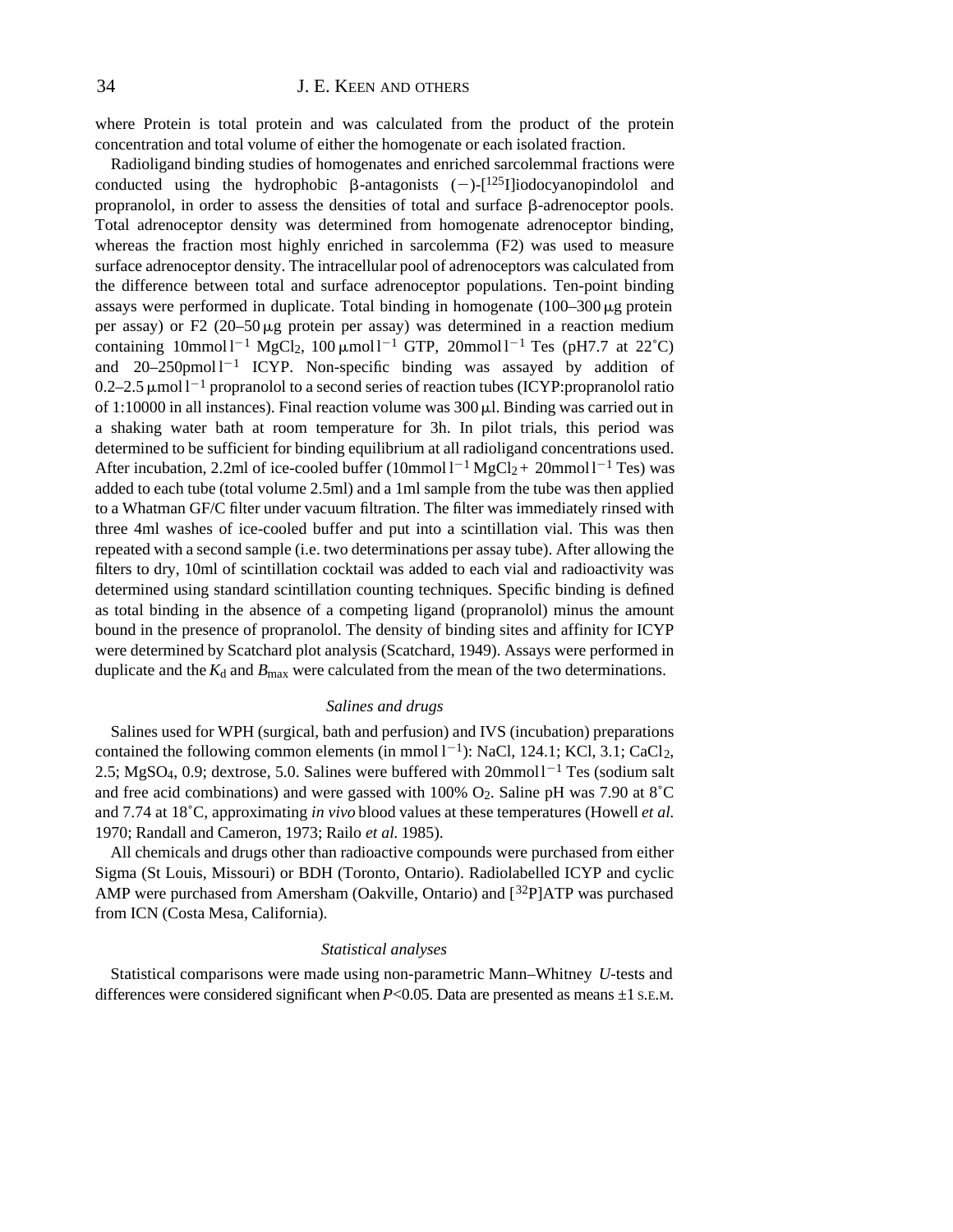#### **Results**

Ventricular mass, expressed as a percentage of body mass, was significantly greater in 8 ˚C-acclimated fish (0.097±0.002; *N*=63) than in 18˚C-acclimated fish (0.089±0.001; *N*=70). An increase in relative ventricular mass with seasonal acclimation to cold temperatures has previously been demonstrated for rainbow trout (Farrell, 1987; Farrell *et al.* 1988*a*). This result therefore indicates that the 3 week (minimum) holding period used in this study was sufficient to stimulate acclimatory responses.

### *Concentration–response curves for working perfused hearts*

Adrenergic sensitivity of *in situ* WPH preparations, as indicated by the minimum adrenaline concentration producing a response (threshold concentration) and the concentration estimated to produce a half-maximal response  $(EC_{50})$ , was clearly temperature-dependent. Hearts from 8˚C-acclimated fish tested at 8˚C were significantly more sensitive to adrenergic stimulation (threshold of  $5 \times 10^{-9}$  mol l<sup>-1</sup>) than were hearts from 18°C-acclimated trout tested at 18°C (threshold of  $5 \times 10^{-8}$  mol l<sup>-1</sup>; Fig. 1). More specifically, stroke volume, cardiac output, myocardial power output and heart rate of 8 ˚C-acclimated hearts all had adrenaline EC50 values approximately 10-fold lower than corresponding values from 18˚C-acclimated hearts (Table 1).

The effect of acclimation temperature on the factoral scope of adrenergic stimulation of cardiac performance was assessed by dividing the maximum value for each variable by its . minimum value. Factoral scope of stroke volume, *Q* and power output were all significantly greater in hearts from 8˚C-acclimated fish, but the factoral scope of heart rate was not significantly different between the two acclimation groups (Table 1). Therefore, in addition to the shift in sensitivity, a relatively greater increase in adrenergic stimulation of cardiac performance was possible after cold-acclimation.

#### *Concentration–response curves for ventricular strips*

*In vitro* tension development by IVS preparations also showed a shift in adrenergic sensitivity with temperature acclimation (Table 1, Fig. 2). In this case, strips from 8˚Cacclimated hearts tested at 8˚C had a fourfold greater adrenergic sensitivity (estimated from EC<sub>50</sub> values) than did strips from 18<sup>°</sup>C-acclimated hearts tested at 18<sup>°</sup>C (Fig. 2C). However, there was no significant difference in the threshold values. Importantly, the differences in responsiveness of ventricular strips to adrenaline were not a direct consequence of incubation temperature *per se* because there were no significant differences in EC50 estimates between 8˚C-acclimated strips tested at 8˚C and 18˚C (Table 1, Fig. 2A) or between 18˚C-acclimated strips tested at 8 and 18˚C (Table 1, Fig. 2B). Therefore, the shift in adrenergic sensitivity resulted from acclimation to environmental temperature and was not simply a response to environmental temperature itself. Adrenaline increased the maximum isometric tension by approximately 2.6-fold in 8 ˚C-acclimated animals and by approximately threefold in 18˚C-acclimated animals, but the values were not significantly different (Table 1).

#### *Sarcolemmal isolations and radioligand binding*

A summary of the sarcolemmal isolations from ventricles of 8˚C-acclimated and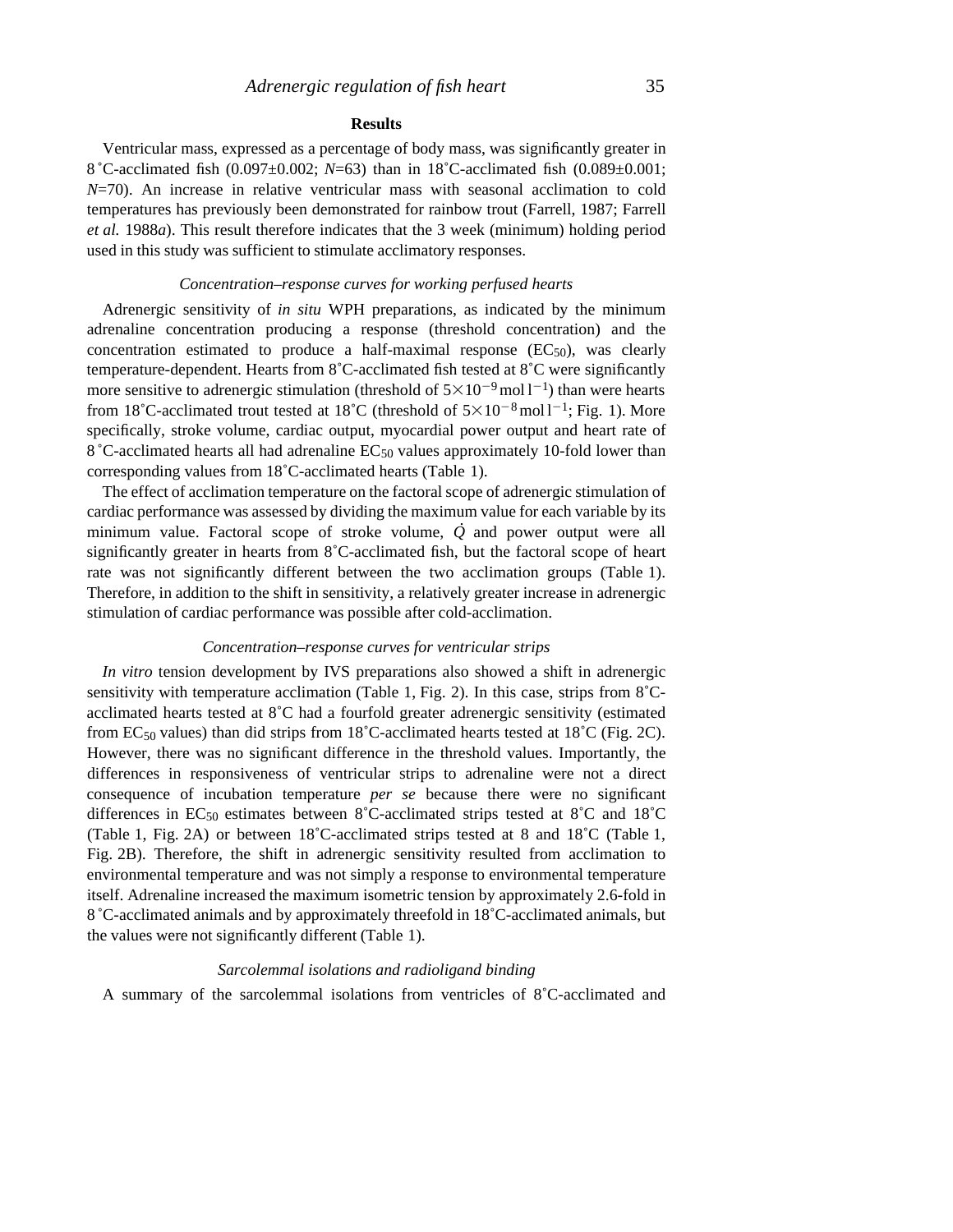

Fig. 1. Sensitivity of mass-specific myocardial power output of *in situ*WPH preparations from 8 ˚C-acclimated (filled symbols) and 18˚C-acclimated (open symbols) trout as a function of adrenaline concentration. Power output is expressed as a percentage of maximum and was calculated as (Power<sub>dose</sub>-Power<sub>min</sub>)/(Power<sub>max</sub>-Power<sub>min</sub>) $\times$ 100, where Powerdose is the power generated at each particular adrenaline dose and Powermin and Powermax are the minimum and maximum power outputs achieved. Values are means  $\pm 1$  S.E.M. Some error bars are smaller than the symbol.  $N=5$  (8°C) or 6 (18°C).

18˚C-acclimated trout is presented in Table 2. The lightest fraction collected from the discontinuous sucrose gradient, F1, typically possessed little or no detectable protein and was therefore discarded. The F2 fraction was the most highly enriched in sarcolemma, as assessed from K+-*p*NPPase and adenylyl cyclase activities. No significant differences in the recovery of F2 fraction, yield or K+-*p*NPPase activities of homogenates and F2 fractions were found in isolations conducted on 8˚C-acclimated and 18˚C-acclimated ventricular tissues. The combined homogenate yield for both acclimation groups was 98.37 $\pm$ 3.28mgprotein g<sup>-1</sup> wetmass and the combined K<sup>+</sup>-pNPPase activity was  $0.27 \pm 0.02 \,\mu\text{mol}\,\text{mg}^{-1}$  protein h<sup>-1</sup>. The combined sarcolemmal (F2) recovery was  $4.5\pm0.2\%$  and the combined yield was  $0.54\pm0.02$ mgproteing<sup>-1</sup> wetmass. The combined K<sup>+</sup>-pNPPase activity averaged  $2.18 \pm 0.15 \,\mu\text{mol}\,\text{mg}^{-1}$  protein h<sup>-1</sup>. The combined enrichments of this fraction were 8.3±0.3 (K+-*p*NPPase) and 7.8±0.3 (adenylyl cyclase). These variables are in general agreement with previous isolations conducted on ventricles from winter-acclimated trout (Tibbits *et al.* 1990), although our K+-*p*NPPase activities of homogenate and F2 are somewhat depressed. The underlying reasons for the reduced enzyme activity are not apparent. Interestingly, adenylyl cyclase activity was significantly higher in both homogenate and F2 fractions from 8˚C-acclimated cardiac tissue than from 18˚C-acclimated cardiac tissue (Table 2). This difference is a consequence of a significantly higher basal adenylyl cyclase activity in 8˚C-acclimated fish hearts (Keen, 1992) but does not affect the use of the enzyme as an indicator of enrichment.

Pilot studies were performed to determine the time required to reach equilibrium between radioligand and receptor. Studies were conducted on both homogenates and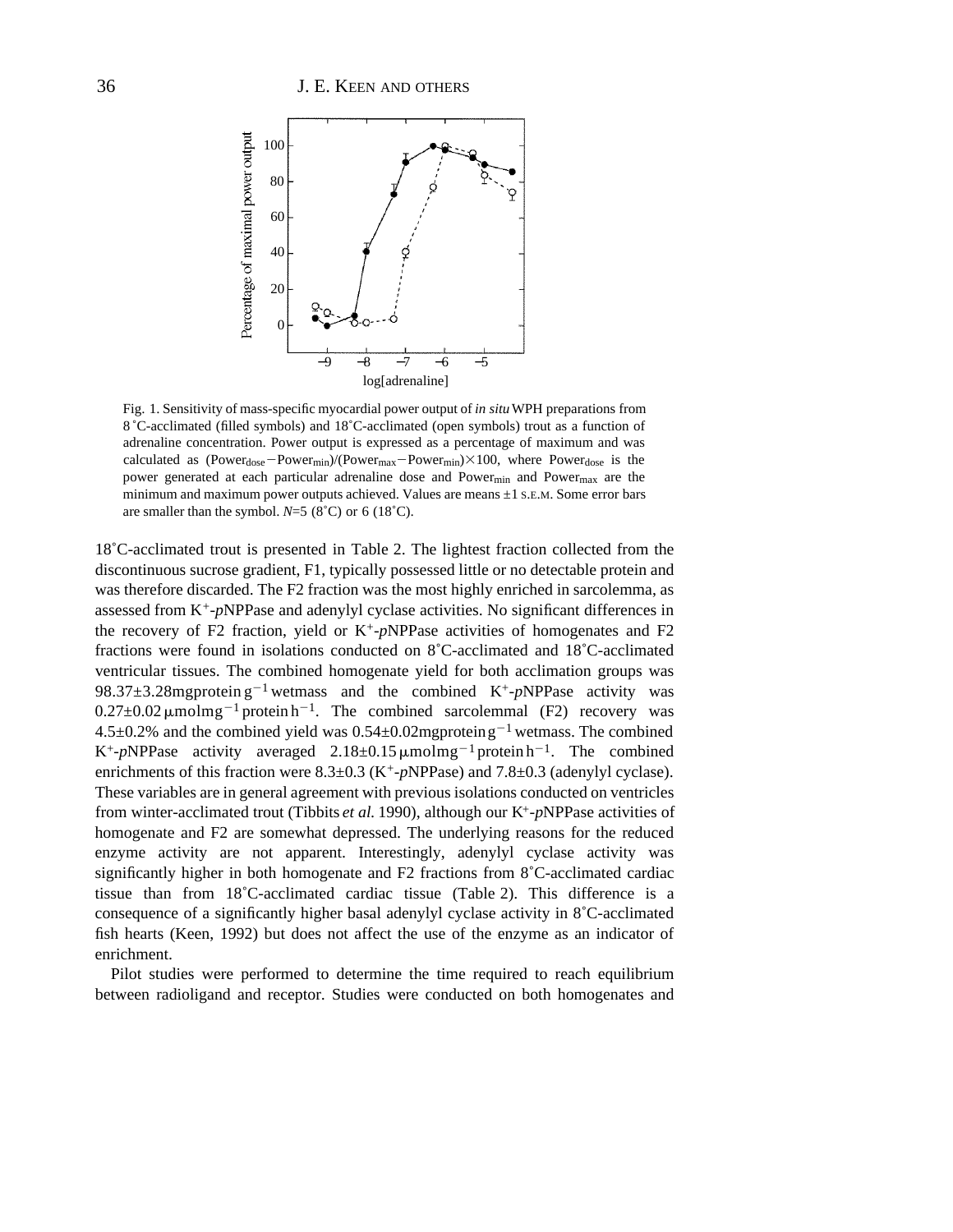|                |                                             | preparations to applica automatic     |                                         |                              |
|----------------|---------------------------------------------|---------------------------------------|-----------------------------------------|------------------------------|
| Variable       | Acclimation<br>temperature<br>$(^{\circ}C)$ | Trial<br>temperature<br>$(^{\circ}C)$ | $EC_{50}$<br>$-\log[\text{adrenaline}]$ | Factoral<br>scope            |
| In situ WPH    |                                             |                                       |                                         |                              |
| Stroke volume  | 8                                           | 8                                     | $7.82 \pm 0.08$ <sup>a</sup>            | $1.23 \pm 0.04^b$            |
|                | 18                                          | 18                                    | $6.81 + 0.10a$                          | $1.13 + 0.02^b$              |
| Cardiac output | 8                                           | 8                                     | $7.71 \pm 0.06$ c                       | $1.37 \pm 0.02$ <sup>d</sup> |
|                | 18                                          | 18                                    | $6.79 \pm 0.04$ c                       | $1.26 + 0.02d$               |
| Power output   | 8                                           | 8                                     | $7.71 \pm 0.06$ <sup>e</sup>            | $1.37 \pm 0.03$ <sup>f</sup> |
|                | 18                                          | 18                                    | $6.78 \pm 0.04$ <sup>e</sup>            | $1.27 + 0.02$ <sup>f</sup>   |
| Heart rate     | 8                                           | 8                                     | $7.65+0.10g$                            | $1.14 \pm 0.03$              |
|                | 18                                          | 18                                    | $6.93 \pm 0.07$ g                       | $1.14 \pm 0.02$              |
| In vitro IVS   |                                             |                                       |                                         |                              |
| Tension        | 8                                           | 8                                     | $6.57 \pm 0.06^{\rm h}$                 | $2.55 \pm 0.33$              |
| Tension        | 8                                           | 18                                    | $6.45 \pm 0.03$                         | $2.57 \pm 0.24$              |
| Tension        | 18                                          | 8                                     | $5.92 \pm 0.03$                         | $3.08 \pm 0.28$              |
| Tension        | 18                                          | 18                                    | $5.96 \pm 0.03$ h                       | $2.94 \pm 0.26$              |
|                |                                             |                                       |                                         |                              |

Table 1. *Effect of acclimation temperature and trial temperature on the sensitivity (EC50 expressed as log[adrenaline]) and stimulatory scope of* in situ *WPH and* in vitro *IVS preparations to applied adrenaline*

Factoral scope was calculated by dividing the maximum value achieved for each variable by its minimum value.

Values are means  $\pm$  1 s.E.M. The *N* value for each acclimation group is as follows: *in situ*,  $8^{\circ}$ C (5), 18°C (6); *in vitro*, 8°C (6), 18°C (6).

Statistically significant differences between acclimation groups tested at their acclimation temperature are indicated by paired superscripted letters.

isolated F2 fractions using three ICYP concentrations  $(25, 125 \text{ and } 250 \text{pmol } 1^{-1})$  which spanned the  $K_d$  for trout heart  $\beta$ -adrenoceptors. Equilibrium binding was slower in homogenate samples than in F2 fractions. Homogenates reached equilibrium with the radioligand after approximately 2h, as opposed to the approximately 1h required for binding in F2 fractions (data not shown). In order to ensure achievement of equilibrium, subsequent studies employed a 3h incubation period.

Saturation binding curves established saturable and non-saturable radioligand binding components (Fig. 3). Specific binding, calculated from the difference between total and non-specific binding, represented more than 85% of total ligand binding at  $125$ pmol $1^{-1}$ while less than 10% of the total available ligand was bound. Scatchard plot analysis (see Fig. 3) of homogenate fractions from 8˚C-acclimated and 18˚C-acclimated trout hearts revealed no significant differences in receptor density  $(B_{\text{max}})$  or dissociation constant  $(K_d)$ (Fig. 4). However, ICYP binding was significantly greater in F2 fractions derived from 8 °C-acclimated hearts than in F2 fractions from 18 °C-acclimated hearts.  $B_{\text{max}}$  of the F2 fraction was  $116.6\pm 26.8$ fmolmg<sup>-1</sup> protein in 8°C-acclimated hearts and  $39.7 \pm 2.2$  fmolmg<sup>-1</sup> protein in 18°C-acclimated hearts (Fig. 4). No significant differences in  $K_d$  were observed (Fig. 4).

 $Calculated$  sarcolemmal, intracellular and total  $\beta$ -adrenoceptor populations per cell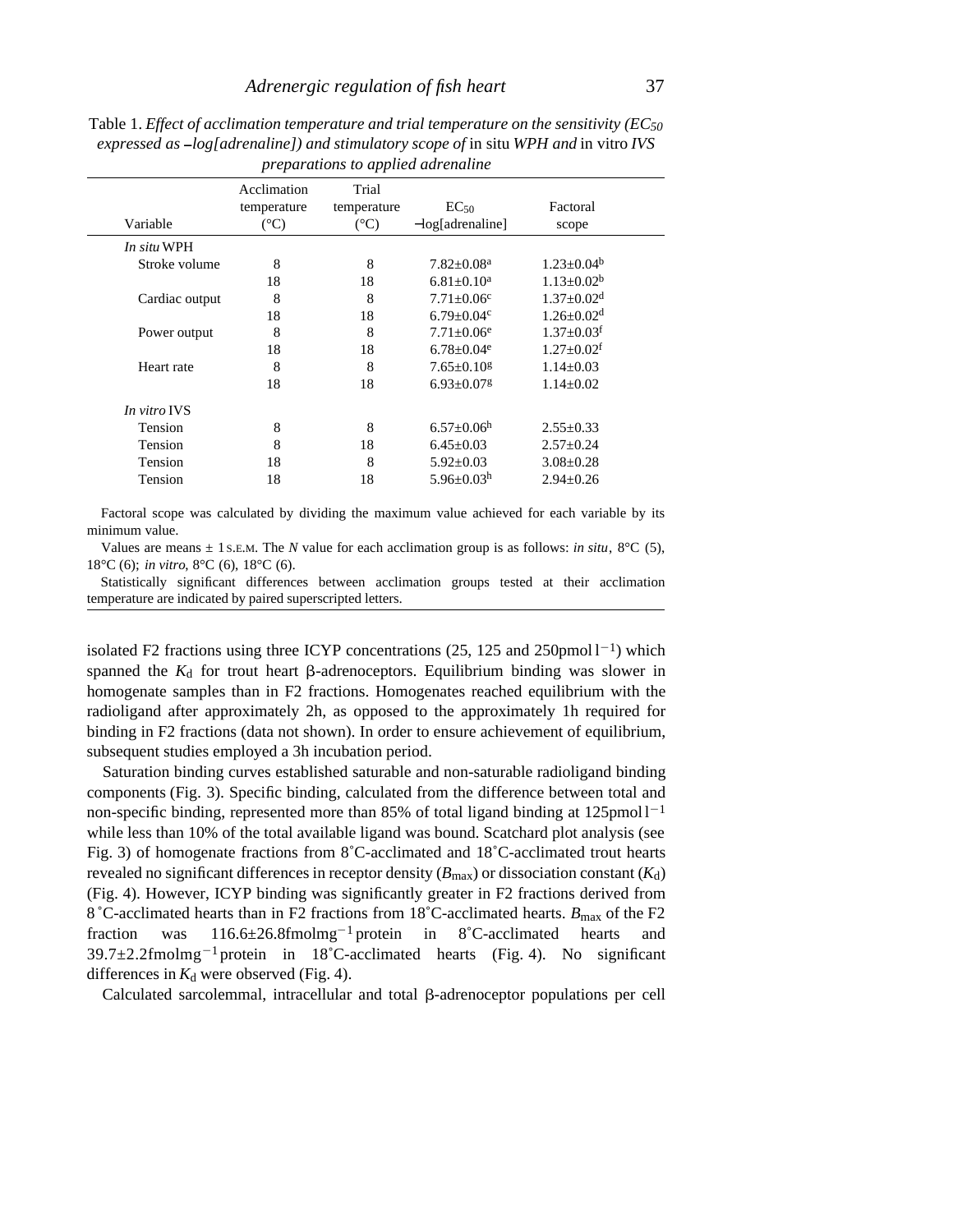

Fig. 2. Effect of trial temperature on maximum isometric tension in ventricular strips from 8 ˚C-acclimated (filled symbols) and 18˚C-acclimated (open symbols) trout. Incubation temperatures are indicated by solid (8˚C) and broken (18˚C) lines. Percentage maximum tension was calculated in the same manner as described for power in the caption for Fig. 1. The data for an acute change in bath temperature are presented in A and B to highlight that there was no direct effect of temperature on adrenergic sensitivity. C compares the data for 8 ˚C-acclimated and 18˚C-acclimated ventricular strips tested at their respective acclimation temperatures and highlights the acclimatory change in adrenergic sensitivity to adrenaline.  $N=6$  for each point. Values are means  $\pm 1$  S.E.M. Most error bars are smaller than the symbol.

were all greater in ventricles from 8˚C-acclimated trout than in those from 18˚Cacclimated trout, but only the sarcolemmal populations were significantly different (Fig. 5).

#### **Discussion**

The increased sensitivity to applied adrenaline in 8˚C-acclimated trout hearts is in agreement with the results of Graham and Farrell (1989), who used a similar preparation. . Heart rate, stroke volume, *Q* and power output were all significantly more responsive to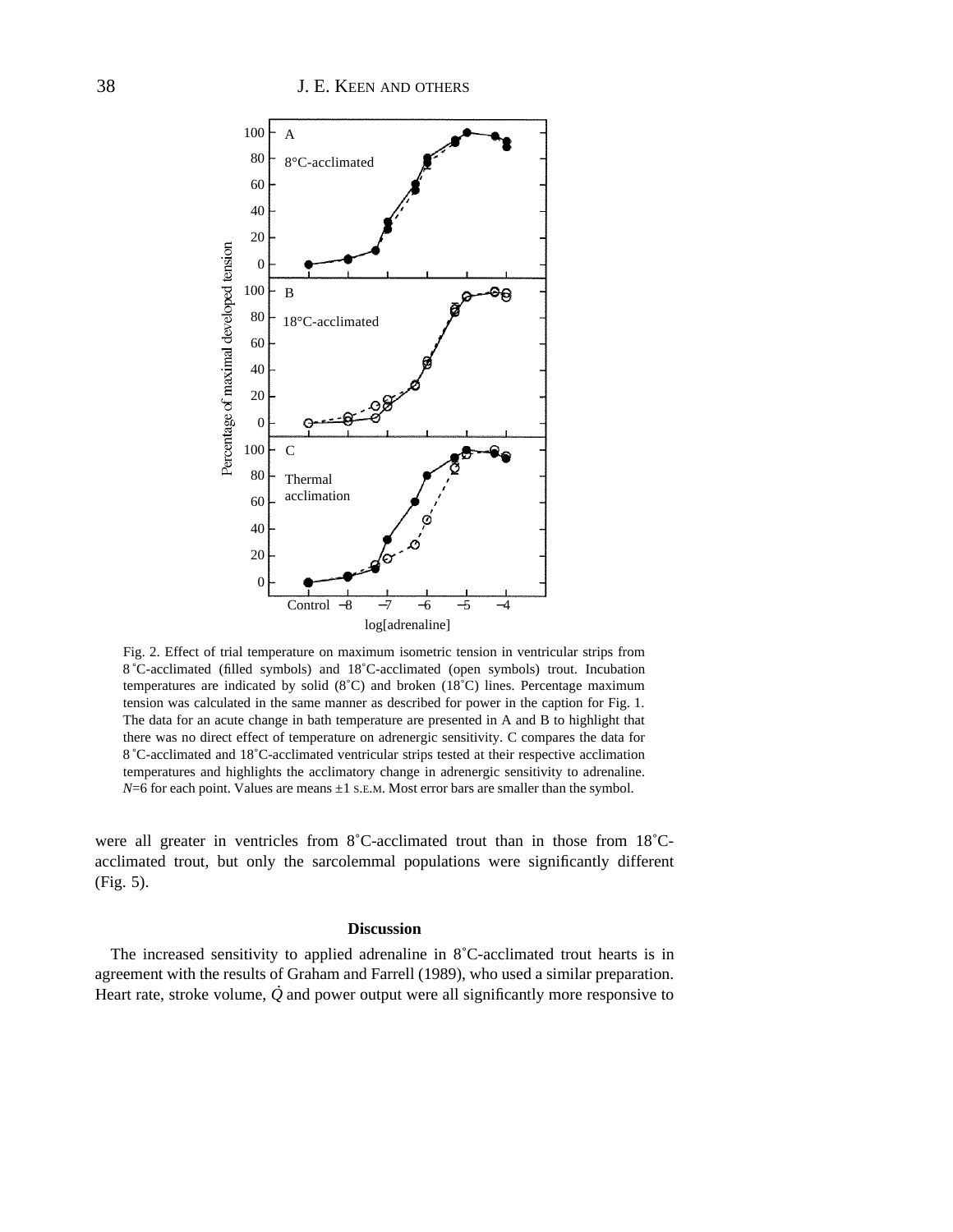|  |                              |                | Acclimation temperature |                   |  |  |
|--|------------------------------|----------------|-------------------------|-------------------|--|--|
|  | Variable                     | Fraction       | $8^{\circ}$ C           | $18^{\circ}$ C    |  |  |
|  | Yield                        | <b>HMG</b>     | $101.62 \pm 4.52$       | $95.21 \pm 5.43$  |  |  |
|  |                              | F <sub>2</sub> | $0.54 \pm 0.05$         | $0.55 \pm 0.03$   |  |  |
|  | Specific activity            |                |                         |                   |  |  |
|  | $K^+$ - $p$ NPPase           | HMG            | $0.26 \pm 0.03$         | $0.28 \pm 0.03$   |  |  |
|  |                              | F <sub>2</sub> | $2.10\pm0.30$           | $2.27 \pm 0.15$   |  |  |
|  | Adenylyl cyclase             | HMG            | $0.59 \pm 0.04^a$       | $0.36 \pm 0.03^a$ |  |  |
|  |                              | F <sub>2</sub> | $4.56 \pm 0.45^b$       | $2.79 \pm 0.22^b$ |  |  |
|  | F <sub>2</sub> SL enrichment |                |                         |                   |  |  |
|  | $K^+$ -pNPPase               |                | $8.2 \pm 0.7$           | $8.3 \pm 0.3$     |  |  |
|  | Adenylyl cyclase             |                | $7.8 \pm 0.6$           | $7.8 \pm 0.5$     |  |  |
|  | F <sub>2</sub> recovery      |                |                         |                   |  |  |
|  | $K^+$ -pNPPase               |                | $4.3 \pm 0.3$           | $4.8 \pm 0.2$     |  |  |
|  | Adenylyl cyclase             |                | $4.2 \pm 0.4$           | $4.5 \pm 0.3$     |  |  |
|  |                              |                |                         |                   |  |  |

Table 2. *Summary of sarcolemmal isolations from ventricles of trout acclimated at either 8 or 18°C*

Yield, mgprotein g<sup>-1</sup> wetmass; specific activity, μmolmg<sup>-1</sup> protein h<sup>-1</sup> (K<sup>+</sup>-*p*NPPase) or nmol mg<sup>-1</sup> protein h<sup>-1</sup> (adenylyl cyclase); enrichment in number-of-fold-increase over homogenate value; recovery, percentage of homogenate values.

Homogenate, HMG; Fraction 2, F2.

Values are means  $\pm$  1s.E.M. of four isolations.

Statistically significant differences are indicated by paired superscripted letters.

adrenaline in 8˚C-acclimated hearts than in 18˚C-acclimated hearts. A more detailed concentration–response curve was constructed in the present study, but the 10-fold shift in sensitivity is essentially equivalent to that found by Graham and Farrell (1989). In their study, the threshold adrenaline concentrations were  $10\times10^{-9}$  moll<sup>-1</sup> and  $10\times10^{-8}$  mol l<sup>-1</sup> for 5°C-acclimated and 15°C-acclimated hearts, respectively. These values are only slightly higher than the threshold concentrations found in our study  $(5\times10^{-9} \text{mol}^{-1}$  at 8°C and  $5\times10^{-8} \text{mol}^{-1}$  at 18°C). Furthermore, because the EC<sub>50</sub> values indicated a similar 10-fold shift in sensitivity, the change in sensitivity of the *in situ* heart was not a consequence of a 'broadening' of the range of concentrations producing a stimulatory effect. .<br>.

The factoral scope of adrenergically mediated increases in *Q* , stroke volume and power output were all significantly greater in 8˚C-acclimated than in 18˚C-acclimated WPH preparations. Cardiac output of 8˚C-acclimated trout hearts was increased by 37% when maximally stimulated by adrenaline, compared to a corresponding increase of only 26 % in 18˚C-acclimated hearts. These values agree qualitatively with those of Graham and Farrell (1989), but are quantitatively slightly different. In their study, maximal stimulation by adrenaline increased  $\dot{Q}$  by 63% in trout hearts acclimated to 5<sup>°</sup>C but by only 38% in hearts acclimated to  $15^{\circ}$ C. The disparity between the two studies may, in part, simply reflect a combination of the 3˚C difference in acclimation temperatures and the fact that factoral scope is greater with cold-acclimation. Thus, fish acclimated to 5˚C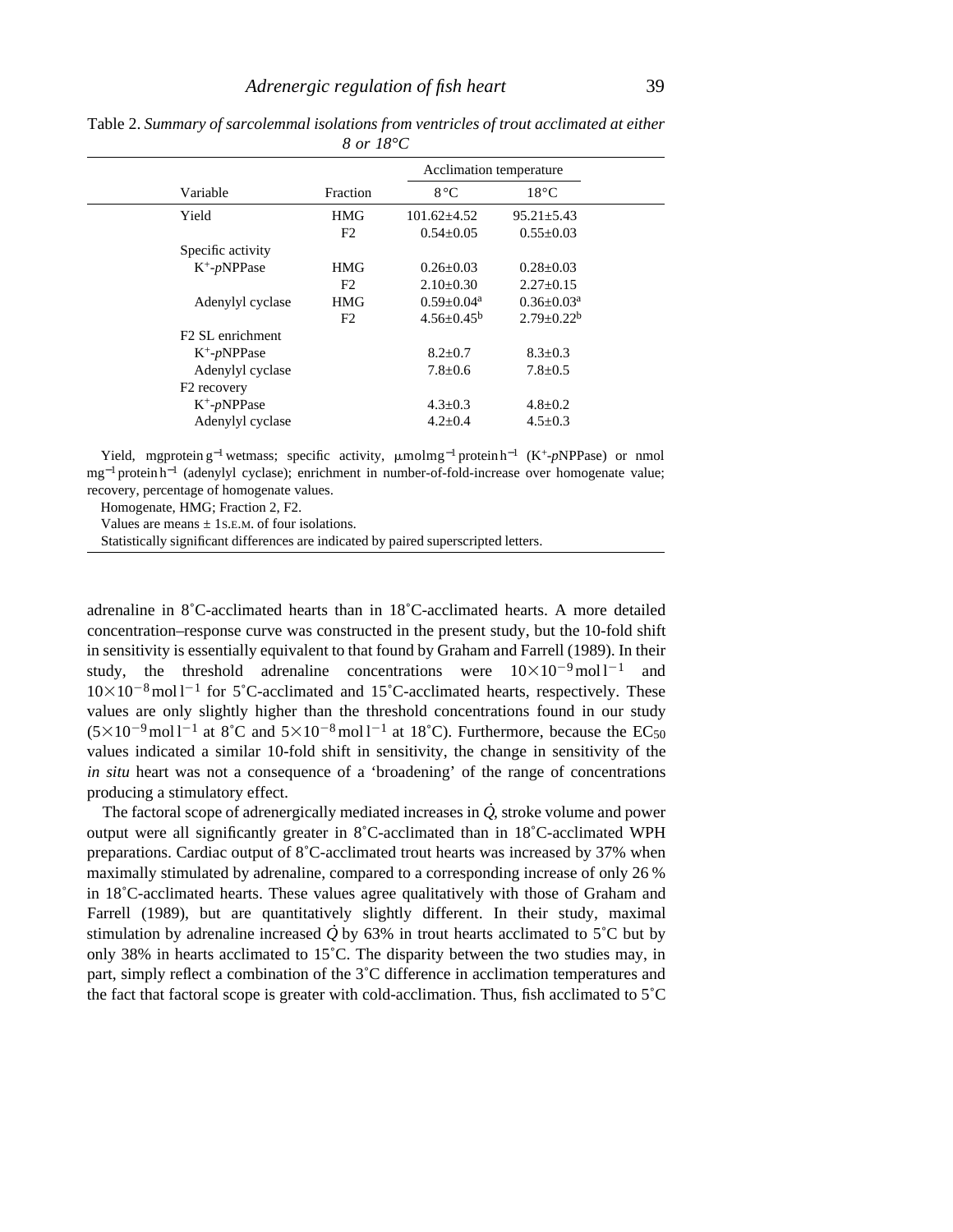

Fig. 3. Typical saturation binding plot (A) and Scatchard plot (B) of ICYP binding to homogenate. These particular examples are from one of the two replicates performed on a homogenate of 18˚C-acclimated tissue. Saturation binding curves depict total (open circles), specific (filled circles) and non-specific (filled squares) binding. The *r* value for linear regressions of Scatchard plot data exceeded 0.90 in all instances.

are expected to have a greater factoral scope in cardiac performance than fish acclimated to 8˚C, as was the case. In addition, basal heart rate was lower in the study of Graham and Farrell (1989), possibly because of the absence of an intact pericardium and the effect this may have on the interaction between stroke volume and heart rate (Farrell and Jones, 1992).

Studies conducted using isolated ventricular strips found that the  $EC_{50}$  for adrenergic stimulation of active tension development decreased with cold-acclimation and clearly demonstrated that this shift was acclimation-dependent and not simply an effect of acute temperature change. In this regard, the IVS experiments complemented the findings of the WPH preparations. The absolute value and magnitude of the shift in adrenaline  $EC_{50}$ values, however, differed in the two preparations. The  $EC_{50}$  values for IVS preparations were approximately 10-fold lower than those for perfused hearts (Table 1). Furthermore, the 10-fold difference in  $EC_{50}$  values recorded from 8°C-acclimated and 18°Cacclimated WPH preparations was substantially greater than the fourfold difference found between ventricular strips from 8˚C-acclimated and 18˚C-acclimated rainbow trout when tested at acclimation temperature. The reasons for this are unclear, but the fact that differences exist is not surprising considering the vast disparity between the two techniques. The more important consideration is that in both preparations differences in EC50 value were found and the direction of change was consistent.

In both WPH and IVS preparations this leftward shift in sensitivity following 8˚C-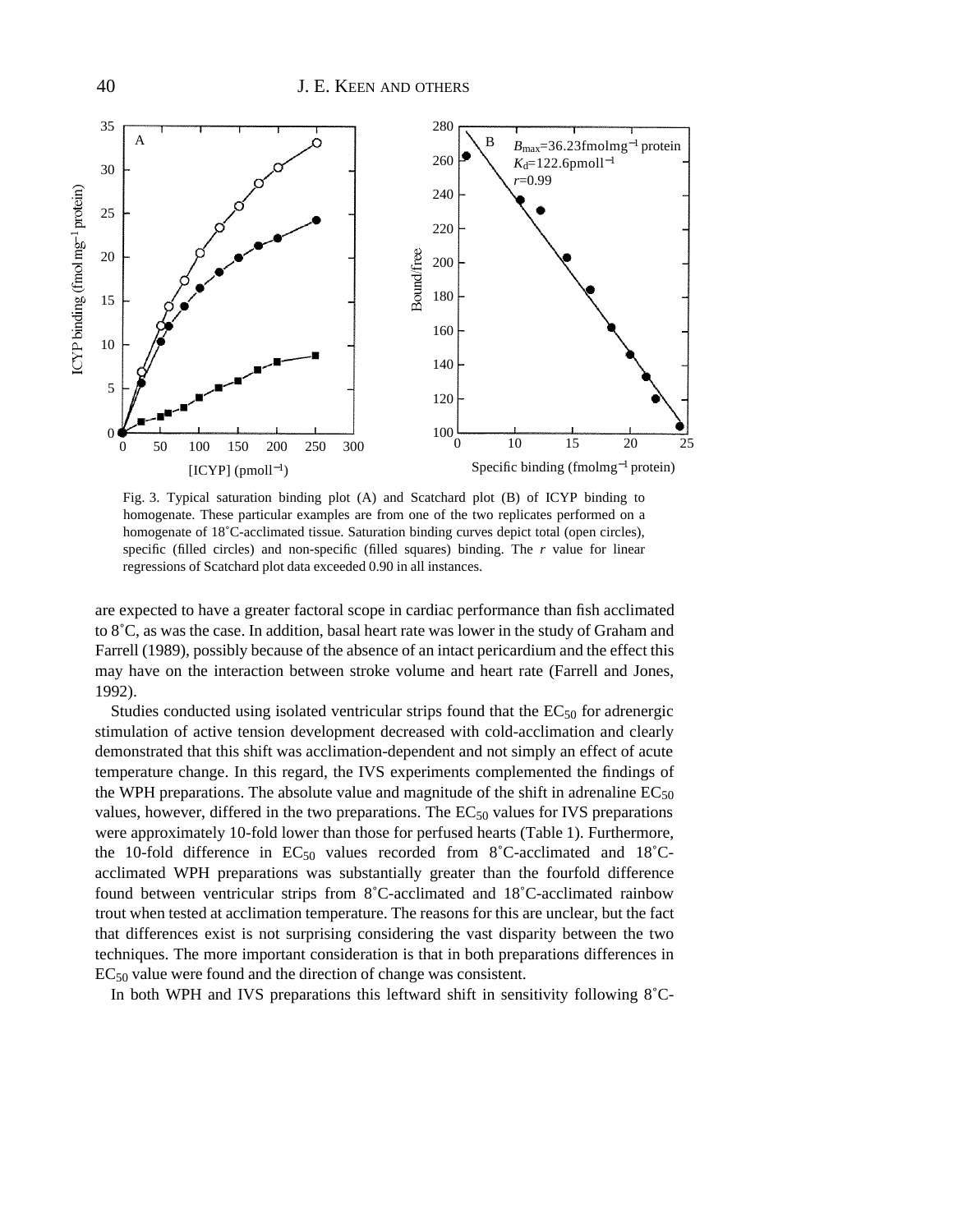

Fig. 4.  $B_{\text{max}}$  (A) and  $K_d$  (B) values for homogenate and enriched sarcolemmal fraction (F2) from 8˚C-acclimated (filled bars) and 18˚C-acclimated (open bars) trout ventricular tissue. Values are means +1 S.E.M. of four preparations. Significant differences between acclimation temperature groups are indicated by an asterisk.

acclimation was also correlated with an increase in specific binding of ICYP in sarcolemmal fractions. As outlined in Tibbits *et al.* (1990), it is possible to use the yield, recovery and *B*max to calculate the number of binding sites per milligram of sarcolemma (F2 fraction) and the number of binding sites per milligram protein (HMG; recovery=1.00). Assuming a cell mass of 5.3pg and surface area of  $3550 \,\mu m^2$  (Farrell *et al.* 1988*a*), we can estimate the number of binding sites per cell and site density (per  $\mu$ m<sup>2</sup> of sarcolemma). The surface  $\beta$ -adrenoceptor density thus calculated from ICYP binding was  $1.29 \pm 0.23$ sites  $\mu$ m<sup>-2</sup> for ventricular tissue from 8°C-acclimated trout; a value almost three times higher  $(P<0.05)$  than that calculated for 18°C-acclimated heart tissue  $(0.47 \pm 0.02 \text{sites} \,\mu\text{m}^{-2})$ . It should be noted that the present calculation of ventricular cell adrenoceptor density assumes no change in myocyte size with thermal acclimation, an assumption that has yet to be clearly resolved because cardiac growth at cold temperatures is achieved through both hyperplasia and hypertrophy (Farrell *et al.* 1988*a*). However, even if the relative increase in ventricular mass is only caused by myocyte hypertrophy, the increase in ventricular mass of around 10% observed here for 8 °C-acclimated trout would increase cell surface area to approximately  $4000 \mu m^2$  and would reduce the surface adrenoceptor density to approximately 1.1sites  $\mu$ m<sup>-2</sup>, a value still substantially higher than the estimate of  $0.47$ sites  $\mu$ m<sup>-2</sup> estimated for 18<sup>°</sup>Cacclimated ventricular tissue.

Our calculations of adrenoceptor number and density can be compared with earlier estimates from other tissues and species. The total adrenoceptor population of 8000–12000 sites per cell for the rainbow trout ventricle (this study) is an order of magnitude less than for rainbow trout erythrocytes (Reid and Perry, 1991) and for rat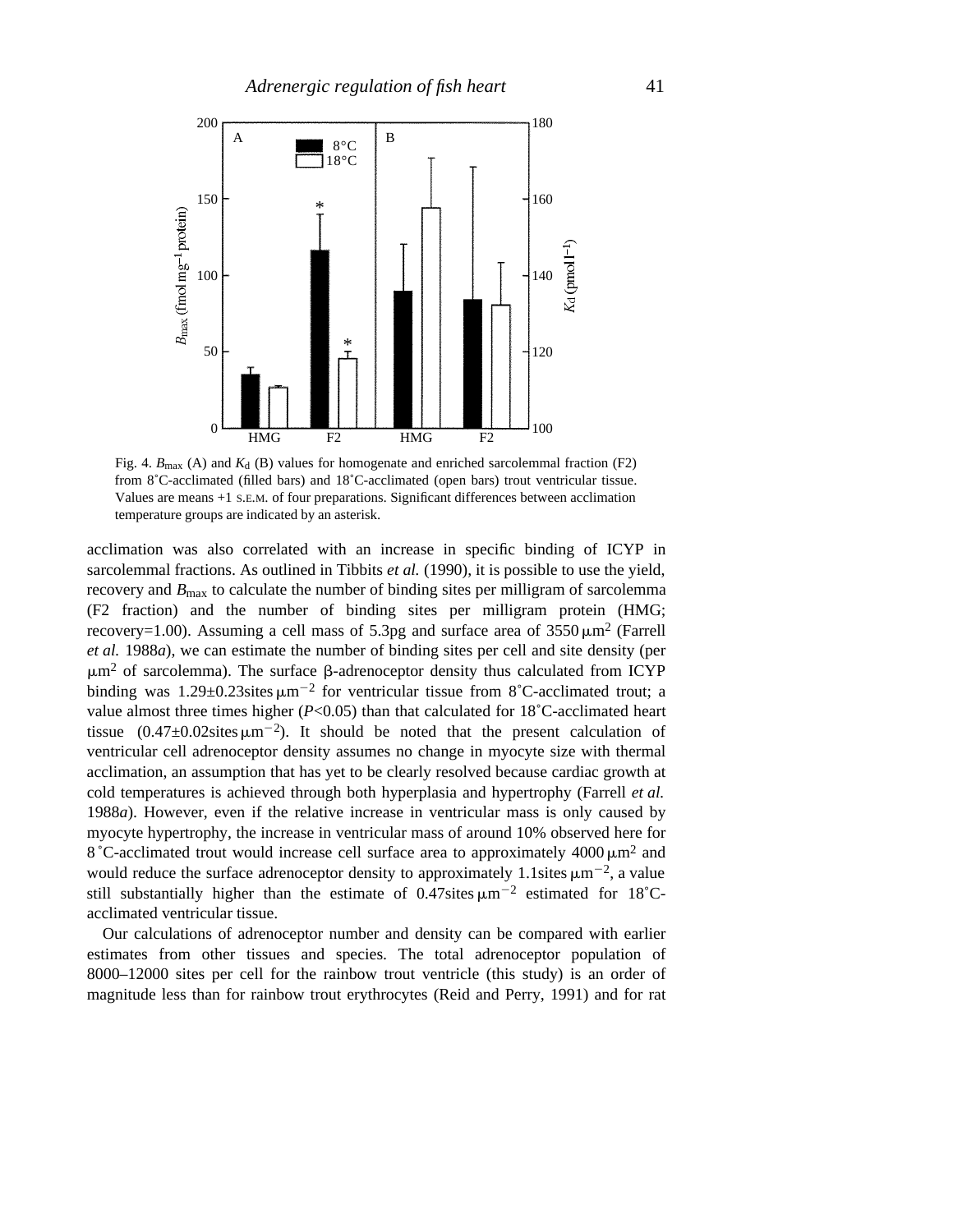

Fig. 5. Calculated density of cellular ICYP receptors in ventricular myocytes from trout acclimated to 8˚C and 18˚C. Densities are divided into surface (sarcolemmal; filled bars), intracellular (unavailable for binding; open bars) and total (hatched bars) populations. Calculations were conducted as described in the Discussion. Values are means +1 S.E.M. of four preparations. Significant differences between acclimation temperature groups are indicated by an asterisk.

cardiomyocytes (Moustafa *et al.* 1978; Buxton and Brunton, 1985). Similarly, we estimated from the data of Reid and Perry (1991) a red blood cell surface density of approximately 20–30adrenoceptorsites  $\mu$ m<sup>-2</sup>, which is at least an order of magnitude greater than our estimate of approximately 1.0sites  $\mu$ m<sup>-2</sup> sarcolemma. Our estimate is also lower than the surface density of 33sites  $\mu$ m<sup>-2</sup> for rat cardiomyocytes, but is similar to values of 3sites  $\mu$ m<sup>-2</sup> determined for S49 lymphoma cells and approximately 1 site  $\mu$ m<sup>-2</sup> for pigeon red blood cells (Buxton and Brunton, 1985). These comparisons clearly indicate considerable variability in surface receptor densities as a function of tissue and species.

The increase in surface  $\beta$ -adrenoceptor density in ventricular tissue from 8<sup>°</sup>Cacclimated trout is in agreement with the greater sensitivity observed in the working heart and ventricular strip preparations. Receptor occupancy by adrenaline activates a GTPbinding protein (G protein) intermediary, which then catalyses adenylyl cyclase to convert ATP to cyclic AMP (Lefkowitz *et al.* 1983). L-type calcium channel current can be increased both directly, through interaction with the stimulated G protein (Yatani *et al.* 1987), and indirectly, through phosphorylation by a cyclic-AMP-dependent kinase (Osterrieder *et al.* 1982; Kameyama *et al.* 1985). Force development is directly related to the amount of calcium available for interaction with the contractile apparatus (Wier and Yue, 1986; Yue, 1987). An adrenergically stimulated increase in calcium-channelmediated calcium influx across the sarcolemma should be manifest as an increase in force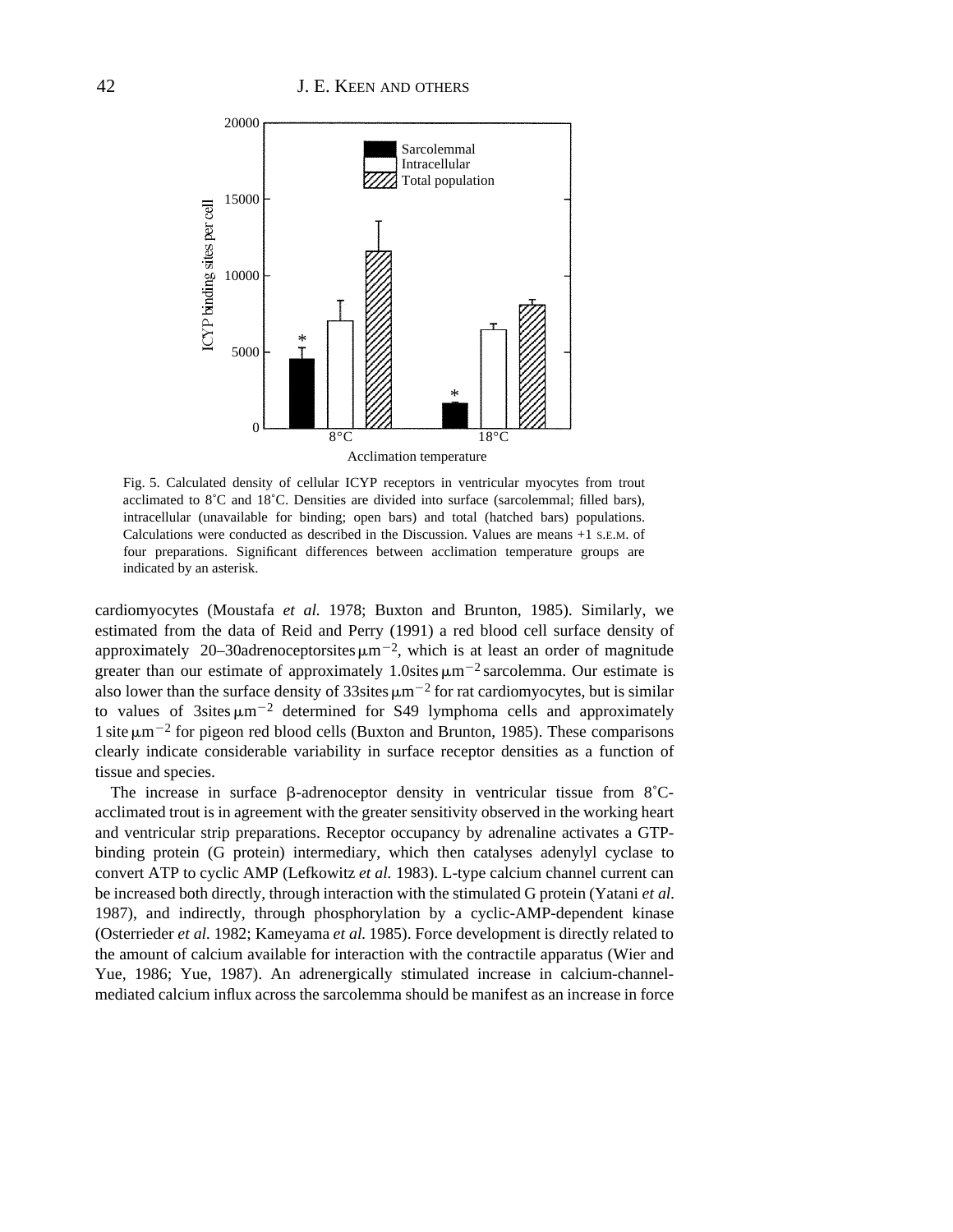produced. A greater surface density of  $\beta$ -receptors in cold-acclimated hearts permits a greater likelihood of receptor occupancy and thus stimulation at lower concentrations of adrenaline. This has been demonstrated previously in dog hearts by comparing the responsiveness of neonate and adult tissues to applied adrenaline and determining the number of surface receptors (Rockson *et al.* 1981). Neonates possess 50% more surface b-adrenoceptors than do adults and this difference was correlated with a decrease in the concentration of isoproterenol required to half-maximally activate adenylyl cyclase.

Although the calculated sarcolemmal  $\beta$ -adrenoceptor density was significantly higher in 8˚C-acclimated trout hearts than in 18˚C-acclimated ones, the corresponding increase in total  $\beta$ -adrenoceptor population size and intracellular population size were not significantly different (Fig. 5). We are therefore unable to determine whether the differences in the surface adrenoceptor population stem from an increase in the total available receptor pool or from a shift in receptor trafficking. The mechanisms responsible for stimulation of adrenoceptor synthesis and routing of b-adrenoceptors have not been examined in fish. Heightened cortisol levels, however, have been correlated with an increase in  $\beta$ -adrenoceptor number and with the routing of internal receptors to the surface in trout red blood cells (Reid and Perry, 1991) under a wide variety of stressors, including hypoxia (Fievet *et al.* 1987), hypercapnia (Perry *et al.* 1989) and strenuous exercise (Primmett *et al.* 1986). The action of cortisol represents a short-term adaptation to an imposed stress, but the mechanisms utilized may be related to the long-term adaptive change in surface receptor density observed in this study. In mammals, long-term increases of  $\beta$ -adrenoceptor levels in a number of tissues have been demonstrated to occur in response to stimulation by glucocorticoids (Collins *et al.* 1989, 1991) through increases in transcription of the  $\beta$ -adrenoceptor gene. Whether such a mechanism exists in fish has yet to be determined. The link between cold-temperature acclimation and the increase of ventricular surface  $\beta$ -adrenoceptors also needs further study.

The differences in surface receptor density in sarcolemmal fractions from 8˚Cacclimated and 18˚C-acclimated trout hearts have been ascribed to temperature acclimation, but it is possible that they could arise from differences in the stability of adrenoceptors within the membrane during the extensive isolation procedure. Reid *et al.* (1991) found that trout red blood cell adrenoceptors were extremely labile and were even affected by 'gentle' procedures such as erythrocyte washing and resuspension. Although comparable studies have not been made in cardiac tissues, differences in tissue type could influence the relative susceptibility of the adrenoceptors to perturbations arising from homogenization and isolation procedures. An observation that supports the idea of tissuespecific differences can be found by comparing Scatchard plots derived from experiments in which antagonists such as propranolol were used as the displacing ligand. In this situation, Scatchard plots for both trout (Reid *et al.* 1991) and turkey (Andre *et al.* 1981) erythrocytes were curvilinear, indicating the presence of at least two adrenoceptor populations that differ in accessibility or affinity for propranolol. In the present study, Scatchard plot correlation coefficients were always greater than 0.90, indicating the presence of only a single adrenoceptor population in trout cardiac tissue (or at least adrenoceptors which could not be distinguished by propranolol interaction).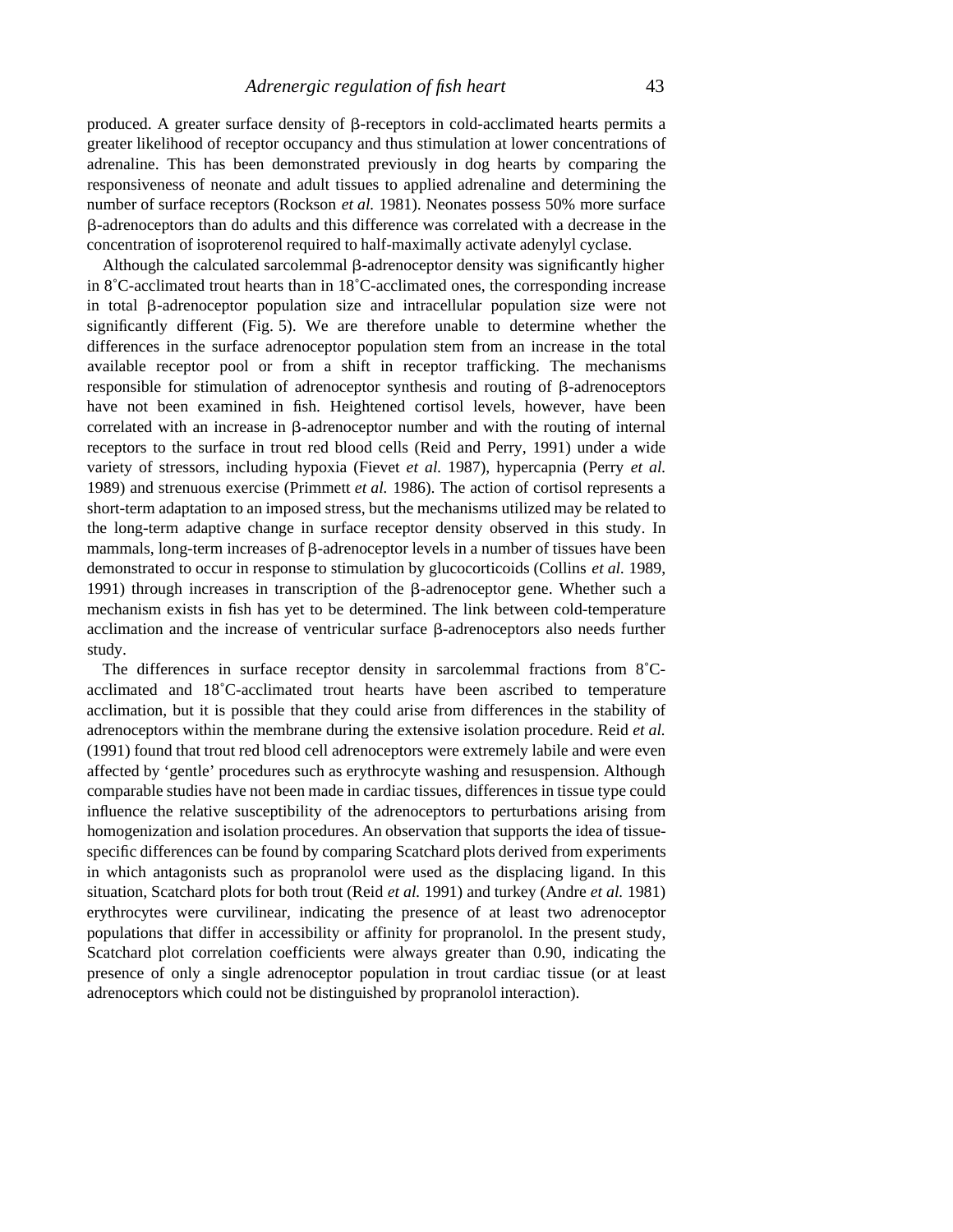# 44 J. E. KEEN AND OTHERS

The increase in cell surface  $\beta$ -adrenoceptors with cold-acclimation is likely to be only one of a suite of responses which improve cardiac performance in cold-acclimated rainbow trout, some of which are intrinsic to the heart. Decreased temperature causes a large reduction in pacemaker frequency, thus lowering maximum *Q* (Farrell, 1984; Farrell and Jones, 1992). This thermally mediated decrease in heart rate, however, produces an increase in the filling time of the atrium and thus an increase in stroke volume, which partially offsets the thermal dependency of beat frequency (Keen, 1992). At the myofilament level, exposure to cold temperature decreases maximum force development which, in part, reflects a decrease in the calcium sensitivity of ventricular tissue (Harrison and Bers, 1989, 1990) and further reduces maximum cardiac performance. This reduction in calcium sensitivity may be intrinsically offset, in part, by the concomitant increase in intracellular pH associated with a drop in temperature. In mammals, a decrease in intracellular proton load has been demonstrated to increase the calcium sensitivity of the myofilaments (Fabiato and Fabiato, 1978; Gulati and Babu, 1989). Although these (and other) intrinsic mechanisms ameliorate the effects of an acute temperature decrease, compensation is incomplete and performance at cold temperatures remains reduced.

Chronic exposure to low ambient temperature (i.e. acclimation) stimulates the development of elements and processes that augment existing intrinsic mechanisms designed to enhance performance at cold temperatures. For example, the high temperature-dependency of heart rate is reduced following acclimation to cold temperatures such that the  $Q_{10}$  for heart rate is less than 2.0 (Priede, 1974; Graham and Farrell, 1985, 1989). In the present study, the decrease in  $EC_{50}$  for adrenaline observed *in situ* indicates an increase in adrenergic sensitivity at cold temperature, and the *in vitro* ventricular strip results demonstrate that at least part of this is due to thermal acclimation. These observations, in addition to the demonstration of an increase in adrenoceptor density of isolated sarcolemmal fractions from cold-acclimated hearts, suggest that acclimation-induced changes in adrenergic sensitivity of the heart may further reduce the deleterious effects of cold temperature on cardiac performance. Because adrenaline is considered to be approximately 10 times more effective than noradrenaline as a  $\beta$ adrenergic agonist in rainbow trout (Ask *et al.* 1981; Farrell *et al.* 1986), it is only necessary to consider the effect of circulating adrenaline on cardiac performance. Given the similarities in performance (as outlined in the Introduction), it is possible to extrapolate the results of the *in situ* WPH preparation to the condition *in vivo* with some measure of confidence. Circulating levels of adrenaline have been determined for winteracclimated (5<sup>°</sup>C) and summer-acclimated (17<sup>°</sup>C) rainbow trout at both rest (5nmol  $1^{-1}$  at  $5^{\circ}$ C, 11nmol l<sup>-1</sup> at 17<sup>°</sup>C) and under conditions of extreme stress (248nmol l<sup>-1</sup> at 5<sup>°</sup>C, 186nmol l<sup>-1</sup> at 17°C) (Milligan *et al.* 1989). Resting blood catecholamine levels in coldacclimated rainbow trout are therefore poised precisely at the threshold for adrenergic stimulation as determined *in situ* ( $5$ nmol $1^{-1}$ ) and may underlie the importance of a tonic adrenergic stimulation of the heart at cold temperatures, as previously reported by Graham and Farrell (1989). In contrast, resting blood adrenaline levels in warmacclimated trout (11nmol  $1^{-1}$  at 17<sup>°</sup>C) are well below the threshold level of 50nmol  $1^{-1}$ (18˚C) found *in situ*. In both cold-acclimated and warm-acclimated fish, peak blood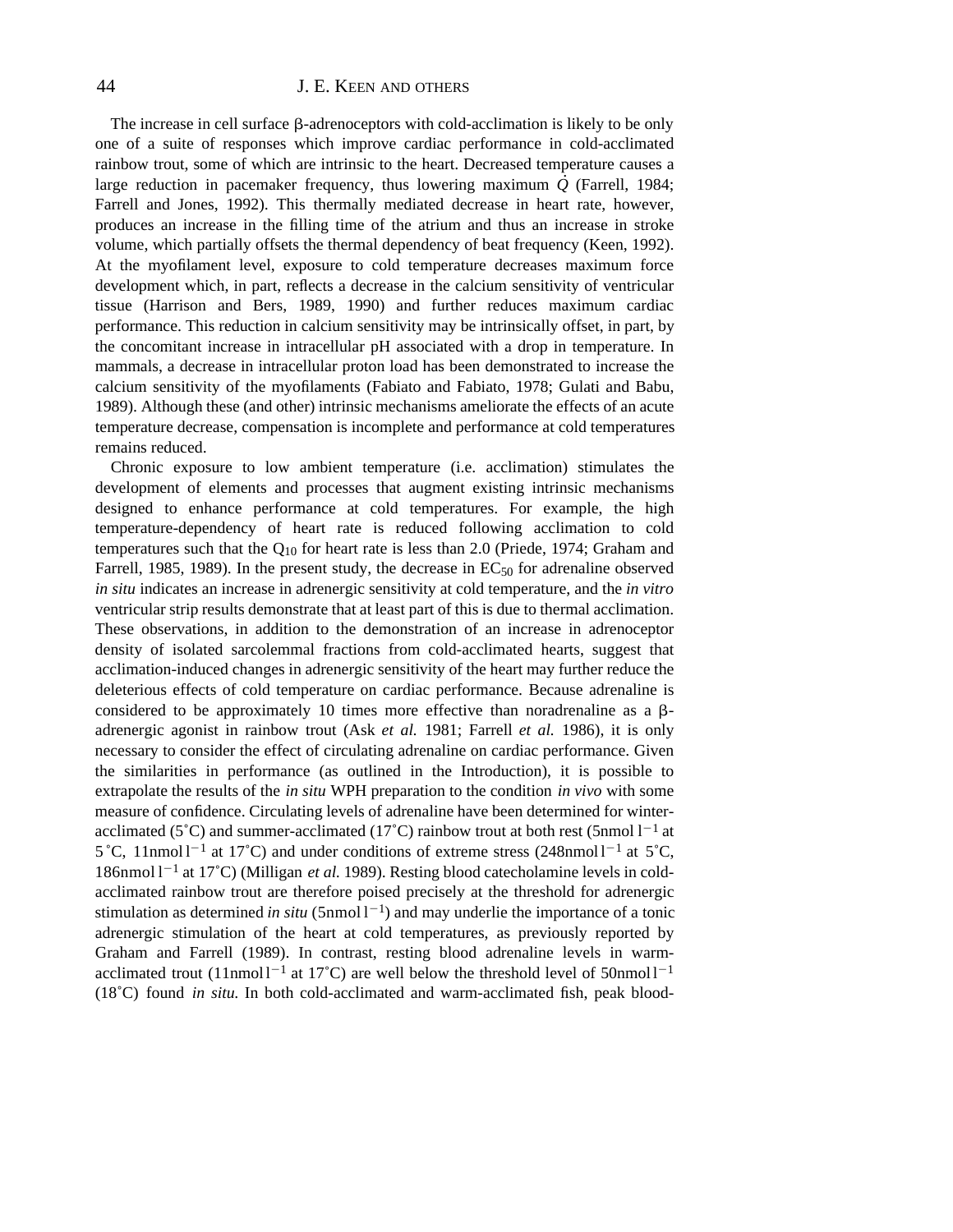borne adrenaline levels released during periods of extreme stress  $(248nmol<sup>1</sup>]<sup>-1</sup>$  at 5°C,  $186$ nmol  $1^{-1}$  at  $17^{\circ}$ C) are expected to stimulate the heart maximally. The results from *in situ* WPH preparations suggest that only the 8˚C-acclimated hearts would be fully stimulated by this level of circulating adrenaline, whereas hearts from 18˚C-acclimated trout would be stimulated to only 60–70% of the maximum possible (Fig. 1). However, these experiments do not take into account the potential contribution that adrenaline released from nerve endings terminating in the myocardium might make to adrenergic stimulation of the heart (Farrell and Jones, 1992; Taylor, 1992). An increase in adrenoceptor density with cold-acclimation, in conjunction with a putative increase in dihydropyridine-sensitive voltage-gated calcium channels (G. F. Tibbits, personal communication) and temperature-dependent increases in action potential duration (Moller-Nielsen and Gesser, 1992) and mean open-state probability (Cavalie *et al.* 1985), should promote an increased trans-sarcolemmal influx of calcium. Given that force generation by the myofilaments is directly related to calcium availability, maximum developed force should be increased after acclimation to the cold above that achievable after acute exposure. Thus, against a background of reduced contractility at lower temperature, adrenergic stimulation would produce a relatively greater increase of cardiac performance in cold-acclimated rainbow trout.

In conclusion, *in situ* heart preparations and *in vitro* ventricular strips from rainbow trout acclimated to 8˚C had a greater sensitivity to adrenaline than did their 18˚Cacclimated counterparts. The effect was clearly demonstrated in ventricular strips to be an acclimatory response and not a direct function of temperature *per se*. Furthermore, binding studies conducted on isolated sarcolemmal fractions indicated a significant increase in surface  $\beta$ -adrenoceptor density in 8°C-acclimated fish hearts. It is suggested that the increase in surface  $\beta$ -adrenoceptor density is at least partially responsible for the increased adrenergic sensitivity found in the cardiac tissue of cold-acclimated rainbow trout and that this process represents a compensatory response to reductions in ambient temperature.

We thank the two anonymous referees for comments on the manuscript. The technical assistance and expertise of Mr Jeff A. Johansen, Ms Haruyo Kashihara and Ms Kathy L. Cousins was greatly appreciated. This work was supported by grants from the Natural Sciences and Engineering Research Council of Canada to A.P.F. and G.F.T. and by research awards (M. Fretwell/J. Abbott Graduate Fellowship; Petro-Canada Graduate Scholarship in Science; President's Research Stipend; SFU Graduate Fellowships) to J.E.K.

#### **References**

- ANDRE, C., VAUQUELIN, G., DE BACKER, J.-P. AND STROSBERG, A. D.(1981). Identification and chemical characterization of b-adrenergic receptors in intact turkey erythrocytes. *Biochem. Pharmac.* **30**, 2787–2795.
- ASK, J. A., STENE-LARSEN, G. AND HELLE, K. B. (1981). Temperature effects on the  $\beta_2$ -adrenoceptors of the trout atrium. *J. comp. Physiol.* B **143**, 161–168.
- AXELSSON, M., EHRENSTROM, F. AND NILSSON, S. (1987). Cholinergic and adrenergic influence on the teleost heart *in vivo*. *Exp. Biol.* **46**, 179–186.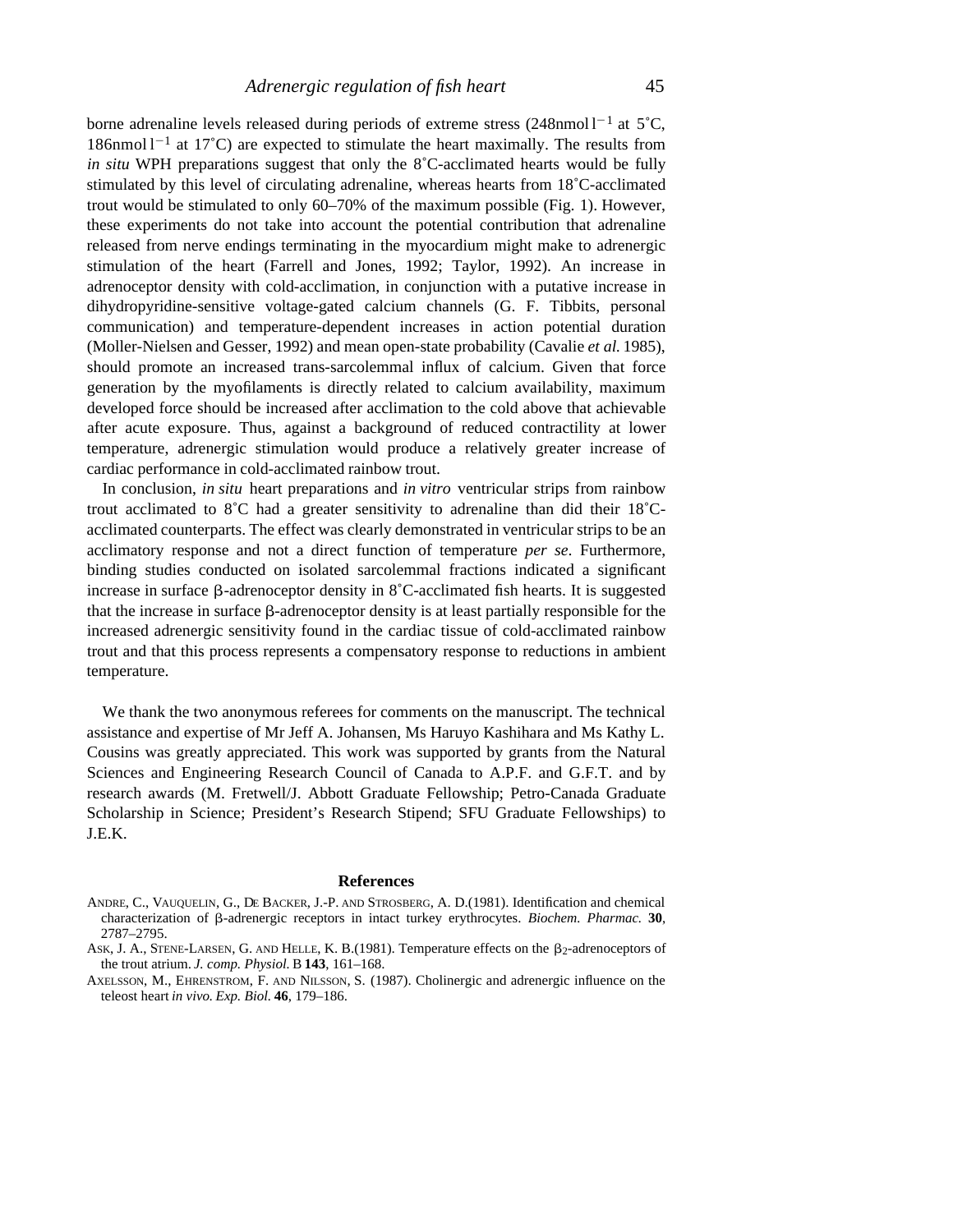- BRADFORD, M. (1976). A rapid and sensitive method for the quantitation of microgram quantities of protein utilizing the principle of protein-dye binding. *Analyt. Biochem.* **72**, 248–254.
- BUXTON, I. L. O. AND BRUNTON, L. L. (1985). Direct analysis of  $\beta$ -adrenergic receptor subtypes on intact adult ventricular myocytes of the rat. *Circulation Res.* **56**, 126–132.
- CAVALIE, A., MCDONALD, T. F., PELZER, D. AND TRAUTWEIN, W. (1985). Temperature-induced transitory and steady-state changes in the calcium current of guinea pig ventricular myocytes. *Pflügers Arch.* **405**, 294–296.
- COLLINS, S., BOLANOWSKI, M. A., CARON, M. G. AND LEFKOWITZ, R. J. (1989). Genetic regulation of b-adrenergic receptors. *A. Rev. Physiol.* **51**, 203–215.
- COLLINS, S., CARON, M. G. AND LEFKOWITZ, R. J. (1991). Regulation of adrenergic receptor responsiveness through modulation of receptor gene expression. *A. Rev. Physiol.* **53**, 497–508.
- FABIATO, A. AND FABIATO, F. (1978). The effects of pH on the myofilaments and the sarcoplasmic reticulum of skinned cells from cardiac and skeletal muscles. *J. Physiol., Lond.* **276**, 233–255.
- FARRELL, A. P. (1984). A review of cardiac performance in the teleost heart: intrinsic and humoral regulation. *Can. J. Zool.* **62**, 523–536.
- FARRELL, A. P.(1987). Coronary flow in a perfused rainbow trout heart. *J. exp. Biol.* **129**, 107–123.
- FARRELL, A. P. AND BRUCE, F. (1987). Data acquisition and analysis of pulsatile signals using a personal computer: an application in cardiovascular physiology. *Comput. Biol. Med.* **17**, 151–161.
- FARRELL, A. P., HAMMONS, A. M., GRAHAM, M. S. AND TIBBITS, G. F. (1988*a*). Cardiac growth in rainbow trout, *Salmo gairdneri*. *Can. J. Zool.* **66**, 2368–2373.
- FARRELL, A. P., JOHANSEN, J. A. AND GRAHAM, M. S. (1988*b*). The role of the pericardium in cardiac performance of the trout (*Salmo gairdneri*). *Physiol. Zool.* **61**, 213–221.
- FARRELL, A. P. AND JONES, D. R. (1992). The heart. In *Fish Physiology*, vol. 12A (ed. W. S. Hoar, D. J. Randall and A. P. Farrell), pp. 1–88. San Diego: Academic Press.
- FARRELL, A. P., MACLEOD, K. R. AND CHANCEY, B. (1986). Intrinsic mechanical properties of the perfused rainbow trout heart and the effects of catecholamines and extracellular calcium under control and acidotic conditions. *J. exp. Biol.* **125**, 319–343.
- FIEVET, B., MOTAIS, R. AND THOMAS, S. (1987). Role of adrenergic-dependent H<sup>+</sup> release from red cells in acidosis induced by hypoxia in trout. *Am. J. Physiol.* **252**, R269–R275.
- GESSER, H., ANDRESEN, P., BRAMS, P. AND SUND-LAURSEN, J. (1982). Inotropic effects of adrenaline on the anoxic or hypercapnic myocardium of rainbow trout and eel. *J. comp. Physiol.* B **147**, 123–128.
- GRAHAM, M. S. AND FARRELL, A. P. (1985). Seasonal intrinsic cardiac performance of a marine teleost. *J. exp. Biol.* **118**, 173–183.
- GRAHAM, M. S. AND FARRELL, A. P. (1989). The effect of temperature acclimation and adrenaline on the performance of a perfused trout heart. *Physiol. Zool.* **62**, 38–61.
- GULATI, J. AND BABU, A. (1989). Effect of acidosis on  $Ca^{2+}$  sensitivity of skinned cardiac muscle with troponin C exchange. *FEBS Lett.* **245**, 279–282.
- HARRISON, S. M. AND BERS, D. M. (1989). Influence of temperature on the calcium sensitivity of the myofilaments of skinned ventricular muscle from the rabbit. *J. gen. Physiol.* **93**, 411–428.
- HARRISON, S. M. AND BERS, D. M.(1990). Temperature dependence of myofilament Ca sensitivity of rat, guinea pig and frog ventricular muscle. *Am. J. Physiol.* **258**, C274–C281.
- HELLER, M. AND HANAHAN, D. J. (1972). Erythrocyte membrane-bound enzymes ATPase, phosphatase and adenylyl kinase in human, bovine and porcine erythrocytes. *Biochim. biophys. Acta* **255**, 239–250.
- HOWELL, B. J., BAUMGARDNER, F. W., BONDI, K. AND RAHN, H. (1970). Acid–base balance in coldblooded vertebrates as a function of body temperature. *Am. J. Physiol.* **218**, 600–606.
- KAMEYAMA, M., HOFMANN, F. AND TRAUTWEIN, W. (1985). On the mechanism of  $\beta$ -adrenergic regulation of the Ca channel in the guinea-pig heart. *Pflügers Arch.* **405**, 285–293.
- KEEN, J. E. (1992). Thermal acclimation, cardiac performance and adrenergic sensitivity in rainbow trout (*Oncorhynchus mykiss*). PhD dissertation, Department of Biological Sciences, Simon Fraser University, Burnaby, BC. 132pp.
- KEEN, J. E., FARRELL, A. P., TIBBITS, G. F. AND BRILL, R. W. (1992). Cardiac physiology of tunas. II. Effect of ryanodine, calcium and adrenaline on force–frequency relationships in atrial strips from skipjack tuna, *Katsuwonus pelamis*. *Can. J. Zool.* **70**, 1211–1217.
- KICENIUK, J. W. AND JONES, D. R.(1977). The oxygen transport system in trout (*Salmo gairdneri*) during sustained exercise. *J. exp. Biol.* **69**, 247–260.
- LAFFONT, J. AND LABAT, R. (1966). Action de l'adrenaline sur la fréquence cardiaque de la carpe